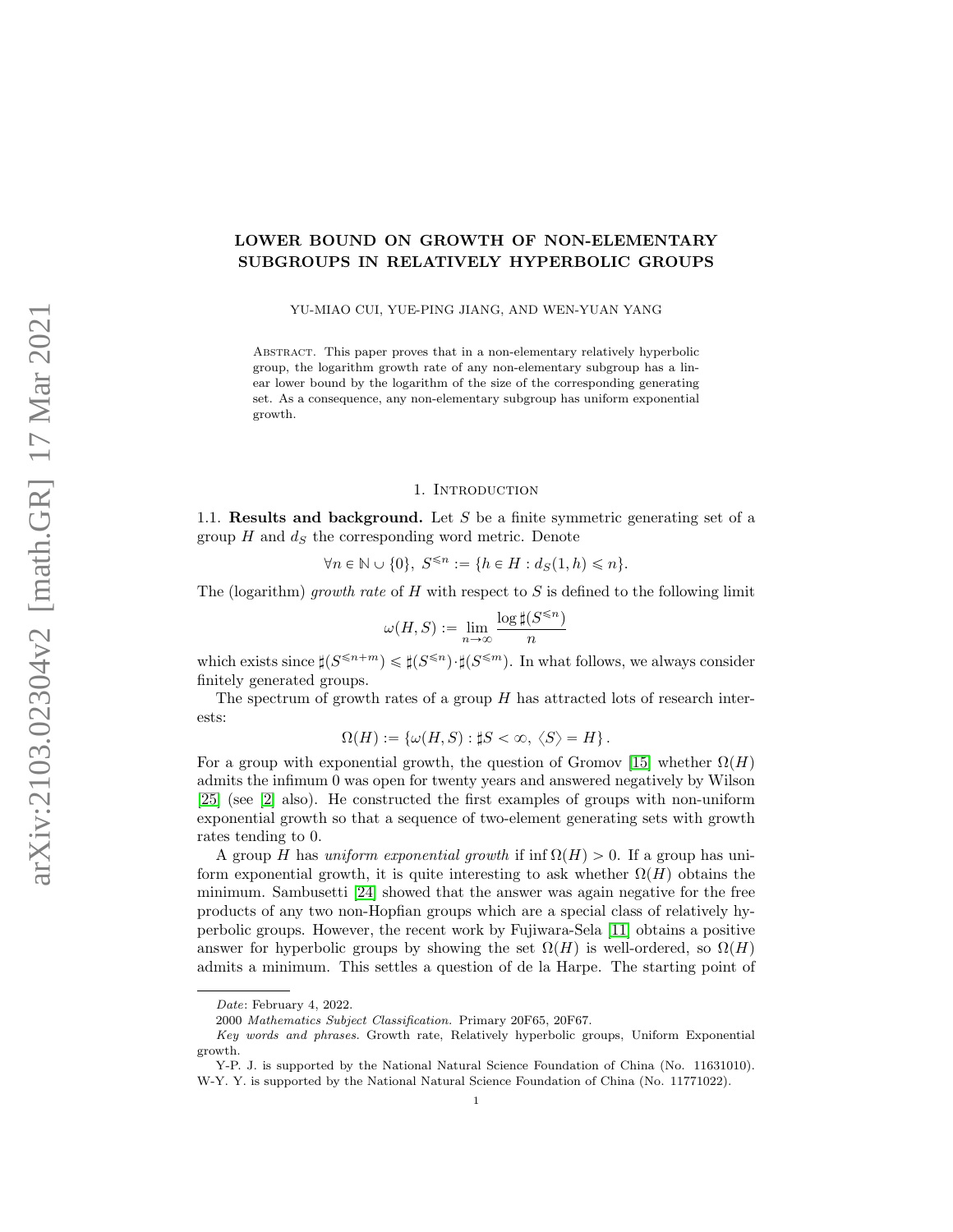their arguments relies on the fact due to Arzhantseva-Lysenok [\[1\]](#page-14-1) that the growth rate  $\omega(H, S)$  is lower bounded by a linear function of the size of S.

Noting the simple fact  $\omega(H, S) \leq \log \sharp S$ , the work of [\[11\]](#page-15-3) and [\[1\]](#page-14-1) seem to suggest worthy understanding the following set \*

$$
\Theta(H) := \left\{ \frac{\omega(H,S)}{\log \sharp S} : \sharp S < \infty, \ \langle S \rangle = H \right\}.
$$

Of course,  $\Theta(H) \subset [0, 1]$ . A number of inquiries could be made about the nature of  $\Theta(H)$ . For instance, could the set  $\Theta(H)$  always be infinite? If it is infinite, what are the accumulation points of the set  $\Theta(H)$ ? The purpose of this paper is not to give complete answers to these questions. Instead, we collect here a few simple observations to motivate further investigations.

A group H has purely exponential growth if  $\frac{1}{C} \exp(n\omega) \leq \sharp S^n \leq C \exp(n\omega)$ for some  $C > 0$  independent of  $n \ge 1$ . This class of groups includes (relatively) hyperbolic groups and many other groups (see [\[5\]](#page-14-2) and [\[27\]](#page-15-4) for relevant discussions). By taking  $T_n := S^n$ , one sees <sup>[1](#page-1-0)</sup> that

$$
\frac{\omega(H, T_n)}{\log \sharp T_n} \to 1, \text{ as } n \to \infty
$$

Thus, the upper bound 1 is an accumulation point for any group with purely exponential growth. On the other hand, the growth tightness [\[13\]](#page-15-5) of free groups implies that  $1 \in \Theta(H)$  if and only if H is a free group. Thus it is interesting to ask whether there exist examples with  $\Theta(H) \subset [0, 1 - \epsilon]$  for some  $\epsilon > 0$ .

The examples of Wilson also imply  $0 \in \overline{\Omega(H)}$  for certain non-uniform exponential growth groups  $H$ . Analogous to the question of uniform exponential growth, we can ask for which groups  $\Theta(H)$  admits a positive infimum. In fact, inf  $\Theta(H) > 0$ has been obtained for hyperbolic groups in [\[1\]](#page-14-1).

The main result of this paper is a generalization of the previous results of Arzhantseva-Lysenok [\[1\]](#page-14-1) to the class of relatively hyperbolic groups. Since the official introduction in the Gromov 1987 monograph [\[14\]](#page-15-6), this class of groups has been well-studied in last thirty years, see [\[9\]](#page-15-7), [\[3\]](#page-14-3), [\[21\]](#page-15-8), [\[8\]](#page-15-9), [\[12\]](#page-15-10). The important examples include Gromov-hyperbolic groups, geometrically finite Kleinian groups (with variable negative curvature), infinitely-ended groups, small cancellation quotients of free products, limit groups, to name just a few.

Our main theorem establishes the positive lower bound on  $\Theta(H)$  for any nonelementary subgroup in a relatively hyperbolic group. By definition, a subgroup H is called non-elementary if its limit set contains at least 3 points. See §[2.2](#page-5-0) for details.

<span id="page-1-1"></span>Theorem 1.1. Assume that G is a non-elementary relatively hyperbolic group. Then there exists a constant  $\kappa = \kappa(G) \in (0, 1]$  such that for any non-elementary subgroup H with a finite symmetric generating set S, we have

$$
\omega(H, S) \geq \kappa \cdot \log \sharp S.
$$

Remark. Wilson's example exhibits a sequence of 2-generator sets with growth rate tending 0. This shows that the non-elementary assumption of  $H$  is necessary: indeed, any group  $H$  can be realized as the maximal parabolic subgroup in a free product of H with any nontrivial group.

<span id="page-1-0"></span><sup>&</sup>lt;sup>1</sup>The authors learnt this fact from Alex Furman.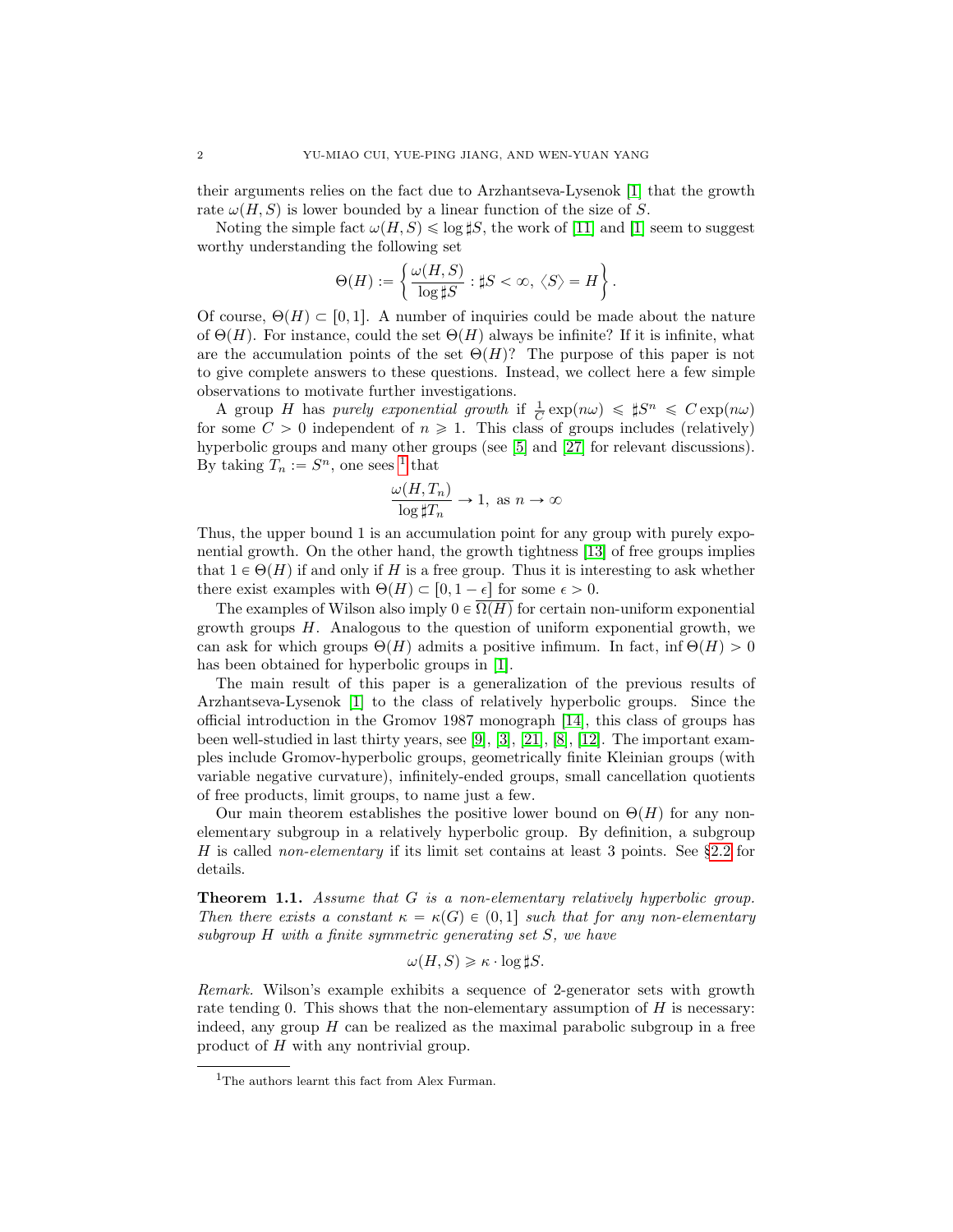A group G has uniform uniform exponential growth if every finitely generated subgroup has uniform exponential growth. Xie [\[26\]](#page-15-11) has proved that relatively hyperbolic groups have uniform exponential growth. As a direct corollary of Theorem [1.1,](#page-1-1) we obtain a strengthening of Xie's theorem.

<span id="page-2-1"></span>Theorem 1.2. Any non-elementary subgroup H of a non-elementary relatively hyperbolic group G has uniform exponential growth.

Remark. Recall that non-elementary relatively hyperbolic groups G are growth tight, so non-Hopfian ones cannot realize its infimum of  $\Omega(G)$  (see [\[28\]](#page-15-12) [\[24\]](#page-15-2)). It is thus interesting to known whether Fujiwara-Sela's result [\[11\]](#page-15-3) can generalize to torsion-free toral relatively hyperbolic groups [\[16,](#page-15-13) [17\]](#page-15-14). [2](#page-2-0)

1.2. Connection with other works. It has been recent interests to study the product set growth in various classes of groups, starting in free groups [\[23\]](#page-15-15), hyperbolic groups and acylindrical hyperbolic groups [\[7\]](#page-15-16), free product of groups [\[4\]](#page-14-4), and so on. We refer the reader to [\[4\]](#page-14-4) for further references and connection with approximate groups.

To be precise, let S be any set in a group  $G$  subject to the condition  $S$  do not generate a "small" subgroup. The Helfgott type growth (in the terminology of [\[4\]](#page-14-4)) wishes to have the following

$$
\sharp (S^3) \geqslant c \cdot (\sharp S)^{1+\kappa}
$$

for some universal  $c, \kappa > 0$  depending only on G. By induction, it is easy to see that if a group  $G$  has the Helfgott type growth, then Theorem [1.1](#page-1-1) holds for this group G. In this sense, Theorem [1.1](#page-1-1) could be understood as asymptotic version of product set growth. Indeed, our proof boils down to a similar product growth with high powers

$$
\forall i \in \mathbb{N}, \ \sharp (S^{i\kappa}) \geq (\sharp S)^i
$$

for a universal  $\kappa > 0$ . Even though, our Theorem [1.1](#page-1-1) cannot be deduced directly from the result [\[7,](#page-15-16) Theorem 1.9]. Their result does provide certain product set growth only assuming the acylindrical action on hyperbolic spaces. However, the large displacement assumption imposed there on S is hard to verify in practice.

Very recently, Kropholler-Lyman-Ng obtained independently Theorem [1.2](#page-2-1) as [\[20,](#page-15-17) Proposition 4.12] during our writing of this paper. Similar to us, they made a variant of Xie's result as Lemma [3.1,](#page-7-0) and then run the remaining argument in [\[26\]](#page-15-11) to get Theorem [1.2.](#page-2-1)

To conclude the introduction, let us mention briefly the proof of main theorems. We follow closely the strategy of [\[1\]](#page-14-1) which appears to us quite robust. On the other hand, we have to deal with several difficulties from the relative case. They are resolved largely by adapting the work of Xie [\[26\]](#page-15-11) (see Lemma [3.1\)](#page-7-0) and by a strengthening of Koubi's result [\[19\]](#page-15-18) (see Lemma [3.2\)](#page-8-0). We believe that Lemma [3.2](#page-8-0) has independent interest and admits further applications.

Structure of the paper. This paper is organized as follows. Section [2](#page-3-0) recalls standard materials in Gromov's hyperbolic geometry, Bowditch-Gromov's definition of relatively hyperbolic groups. As mentioned above, the work of Xie and Koubi are properly adapted and strengthened in Section [3.](#page-7-1) A notion of loxodromic

<span id="page-2-0"></span> $2$ This question has been answered for *equationally Noetherian* relatively hyperbolic groups by Fujiwara's preprint [\[10\]](#page-15-19) (posted on 2 Mar. 2021, one day earlier than ours on arXiv). One ingredient is Theorem [1.2](#page-2-1) which was also obtained by him independently and simultaneously.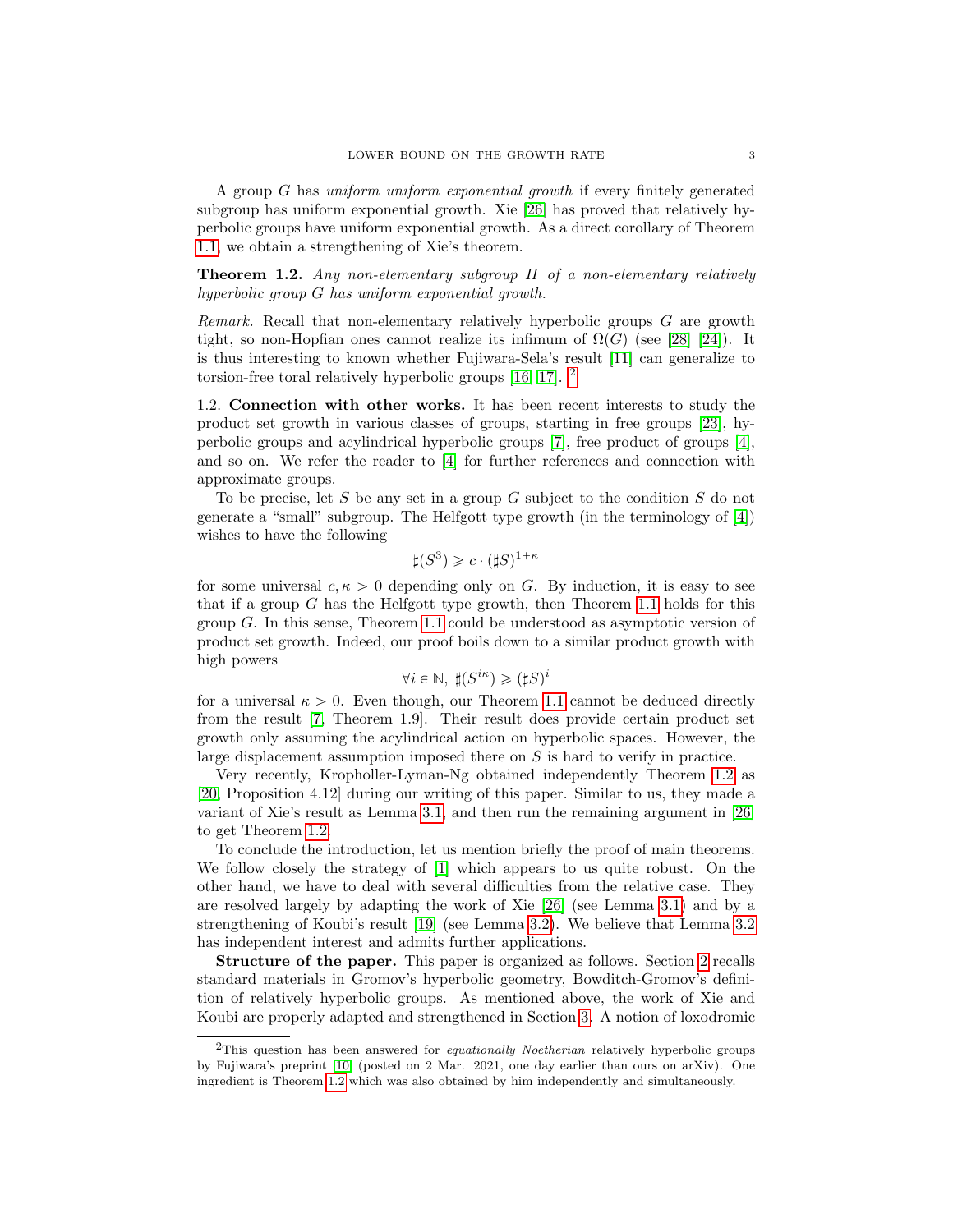elements with large injectivity is introduced in Section [4](#page-9-0) to streamline the strategy of Arzhantseva-Lysenok. The proof of Theorem [1.1](#page-1-1) is then completed in Section [5.](#page-12-0)

Acknowledgment. We would like to thank Igor Lysenok for helpful conversations and Thomas Ng for several corrections.

#### 2. Preliminary

<span id="page-3-0"></span>Consider an isometric action of G on a metric space  $(X, d)$ . Let  $S \subset G$  be a set of isometries. Denote  $\ell_x(S) := \max_{s \in S} \{d(x, sx)\}\)$  for a given point  $x \in X$ . For a subset  $A \subset X$ , define

$$
\ell_A(S) := \inf_{x \in A} \ell_x(S).
$$

Note that  $x \in X \mapsto \ell_x(S) \in \mathbb{R}$  is a continuous non-negative function.

2.1. Hyperbolic spaces and Loxodromic elements. Define the Gromov product

$$
\forall x, y, o \in X, \ \langle x, y \rangle_o = \frac{d(x, o) + d(y, o) - d(x, y)}{2}.
$$

A geodesic metric space X is called *hyperbolic* if any geodesic triangle is  $\delta$ -thin: if  $d(o, p) = d(o, q) \leq \langle x, y \rangle_o$  for two points  $p \in [o, x], q \in [o, y]$ , then  $d(p, q) \leq \delta$ . Then for any  $x, y, z, o \in X$ , we have

$$
\langle x, y \rangle_o \geqslant \min\{\langle x, z \rangle_o, \langle z, y \rangle_o\} - \delta.
$$

Assume that a finitely generated group  $G$  acts properly by isometry on a proper hyperbolic space X. Then the induced action of G on the Gromov boundary  $\partial X$ of X is a convergence group action. Thus, any infinite order element fixes at least one but at most two points in  $\partial X$ . So the elements in G are classified into three nonexclusive classes: *elliptic isometry* with finite order elements, *parabolic isometry* with only fixed point and *loxodromic isometry* with exactly two fixed points. See [\[3\]](#page-14-3) for a detailed discussion about convergence group actions and relevant notions.

Equivalently, an isometry  $g$  on a proper hyperbolic space  $X$  is loxodromic if it admits a  $(\lambda, c)$ -quasi-geodesic  $\gamma$  for some  $\lambda, c > 0$  so that  $\gamma, q\gamma$  have finite Hausdorff distance. Such quasi-geodesics shall be referred to as  $(\lambda, c)$ -quasi-axis.

<span id="page-3-2"></span>**Lemma 2.1.** [\[6,](#page-15-20) Lemma 9.2.2] If g is an isometry satisfying

$$
d(o, go) \ge 2\langle o, g^2 o \rangle_{go} + 6\delta
$$

for some point  $o \in X$ , then g is loxodromic.

<span id="page-3-1"></span>**Lemma 2.2.** [\[1,](#page-14-1) Lemma 1] Let  $x_1, x_2, \dots, x_k$  for  $k \geq 3$  be points in a  $\delta$ -hyperbolic space such that for any  $2 \leq i \leq k - 2$ , we have

$$
\langle x_{i-1}, x_{i+1} \rangle_{x_i} + \langle x_i, x_{i+2} \rangle_{x_{i+1}} \le d(x_i, x_{i+1}) - 3\delta
$$

Then

$$
d(x_1, x_k) \geqslant \sum_{i=1}^{k-1} d(x_i, x_{i+1}) - 2 \sum_{i=2}^{k-1} (\langle x_{i-1}, x_{i+1} \rangle_{x_i} + \delta).
$$

The following immediate corollary will be actually used.

<span id="page-3-3"></span>Corollary 2.3. Under the assumption of Lemma [2.2,](#page-3-1) if

$$
\langle x_{i-1}, x_{i+1} \rangle_{x_i} + \langle x_i, x_{i+2} \rangle_{x_{i+1}} \le d(x_i, x_{i+1})/4 - \delta
$$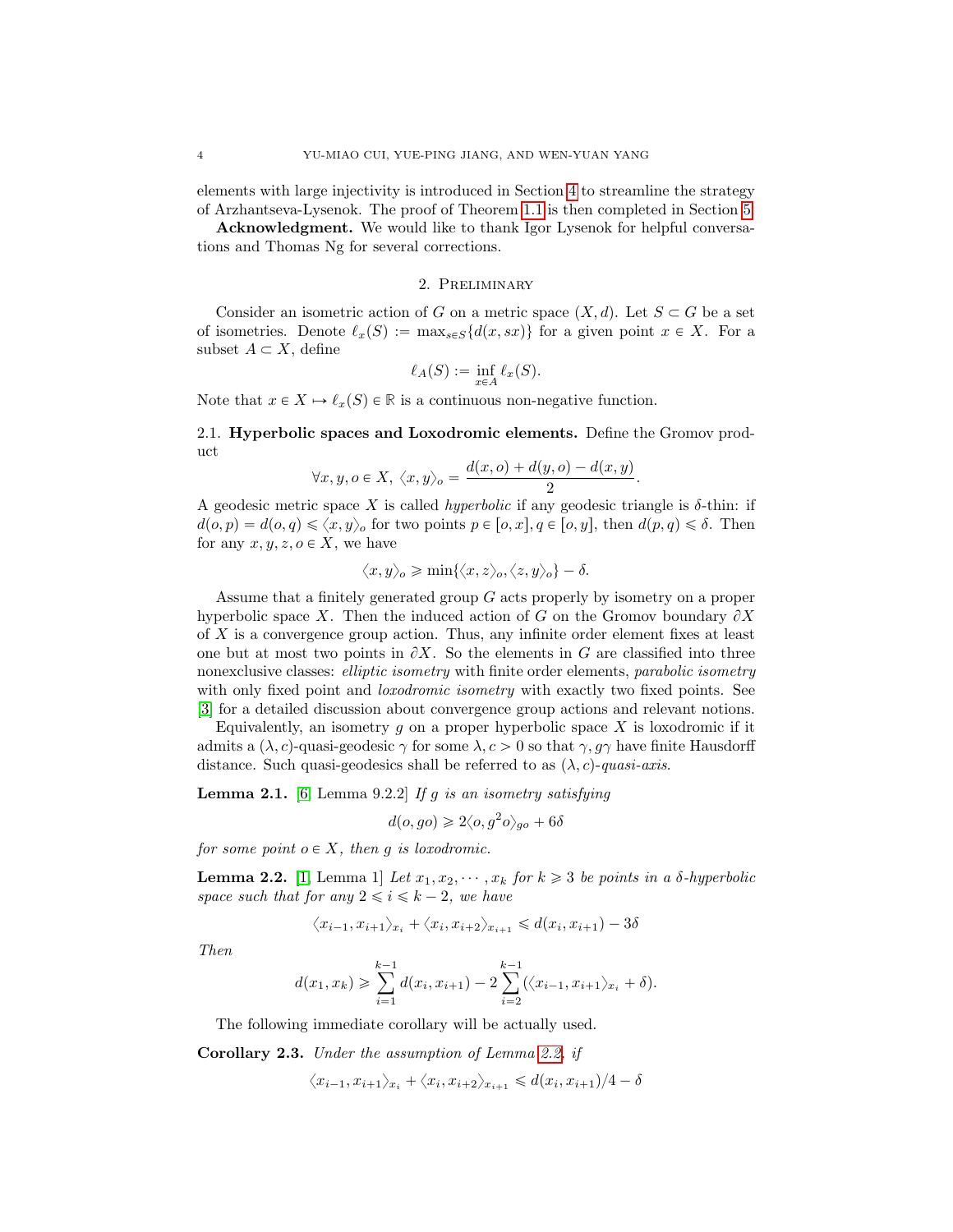then

$$
d(x_1, x_k) \geqslant \frac{1}{2} \sum_{i=1}^{k-1} d(x_i, x_{i+1}).
$$

<span id="page-4-3"></span>**Lemma 2.4.** If  $g, h$  are two isometries satisfying

$$
\frac{1}{4}\min\{d(go, o), d(ho, o)\} \ge \max\{\langle go, h^{-1}o\rangle_o, \langle g^{-1}o, ho\rangle_o\} + \delta
$$

for some point  $o \in X$ . Then

- (1) gh is loxodromic.
- (2) there exist constants  $\lambda, c > 0$  depending only on  $\delta$  such that the concatenated there exist constants  $\lambda, c > 0$  depending only on  $\delta$  such that <br>path  $\bigcup_{i \in \mathbb{Z}} (gh)^i ([o, go] \cdot g[o, ho])$  is a  $(\lambda, c)$ -quasi-geodesic.
- (3) there exists a constant  $C = C(\delta) > 0$  such that  $|\ell_X(gh) d(o, gho)| \leq C$ .

Proof. The proof uses the well-known fact that long local geodesics are global quasi-geodesics. To be precise, applying Lemma [2.2](#page-3-1) to the points  $x_1 = 0$ ,  $x_2 = go$ ,  $x_3 =$  $gho, ..., x_{2n+1} = (gh)^n o$ , we have

$$
d(x_1, x_{2n+1}) \geq \sum_{k=1}^{2n} d(x_i, x_{i+1}) - 2 \sum_{k=2}^{2n} (\langle x_{i-1}, x_{i+1} \rangle_{x_i} + \delta) \geq \frac{1}{2} \sum_{k=1}^{2n} d(x_i, x_{i+1}).
$$

The proof is completed.

Define the asymptotic translation length of an isometry g as follows

$$
\tau(g) := \lim_{n \to \infty} \frac{d(o, g^n o)}{n}
$$

for some (thus any) point  $o \in X$ .

<span id="page-4-2"></span>**Lemma 2.5.** [\[6,](#page-15-20) Proposition 10. 6.4] If g is a loxodromic element, then  $|\ell_X(g) - \ell_Y(g)|$  $\tau(g)| \leq 16\delta.$ 

We say that an element  $g \in G$  preserves the orientation of the bi-infinite quasigeodesic  $\gamma$  if  $\alpha$ ,  $q\alpha$  has finite Hausdorff distance for any half-ray  $\alpha$  of  $\gamma$ . It is clear that a loxodromic element preserves the orientation of any quasi-axis.

<span id="page-4-0"></span>**Lemma 2.6.** If g preserves the orientation of  $(\lambda, c)$ -quasi-axis  $\gamma$ , then there exists a constant C depending on  $\lambda$ , c,  $\delta$  with the following property. For any  $x \in \gamma$ , there exists  $y \in \gamma$  such that  $\langle x, gx \rangle_y < C$  and  $\langle y, gy \rangle_{gx} < C$ .

The following lemma is well-known with proof included for completeness.

<span id="page-4-1"></span>**Lemma 2.7.** There exists a constant  $C = C(\lambda, c, \delta)$  for any  $\lambda, c > 0$  with the following property. If a loxodromic element g admits a  $(\lambda, c)$ -quasi-axis  $\gamma$ , then for any  $x \in \gamma$ , we have  $|\ell_X(g) - d(x, gx)| \leq C$ .

*Proof.* By Morse Lemma, any two  $(\lambda, c)$ -quasi-axes  $\gamma, g\gamma$  have bounded Hausdorff distance depending only on  $\lambda, c, \delta$ . Thus, the inclusion of  $\gamma$  into  $\cup_{i\in\mathbb{Z}} g^i\gamma$  is a quasi-isometry with constants depending  $\lambda, c, \delta$  only. We can thus assume that the quasi-axis  $\gamma$  is  $\langle g \rangle$ -invariant.

Note that the shortest projection  $\pi_{\gamma}(\cdot)$  to a  $(\lambda, c)$ -quasi-geodesic  $\gamma$  is C-contracting for a constant  $C = C(\lambda, c, \delta)$ :

 $(\forall z, w \in X, \, diam(\{\pi_\gamma(z), \pi_\gamma(w)\}) > C) \Longrightarrow (max\{d(\pi_\gamma(z), \gamma), d(\pi_\gamma(w), \gamma)\} \leq C).$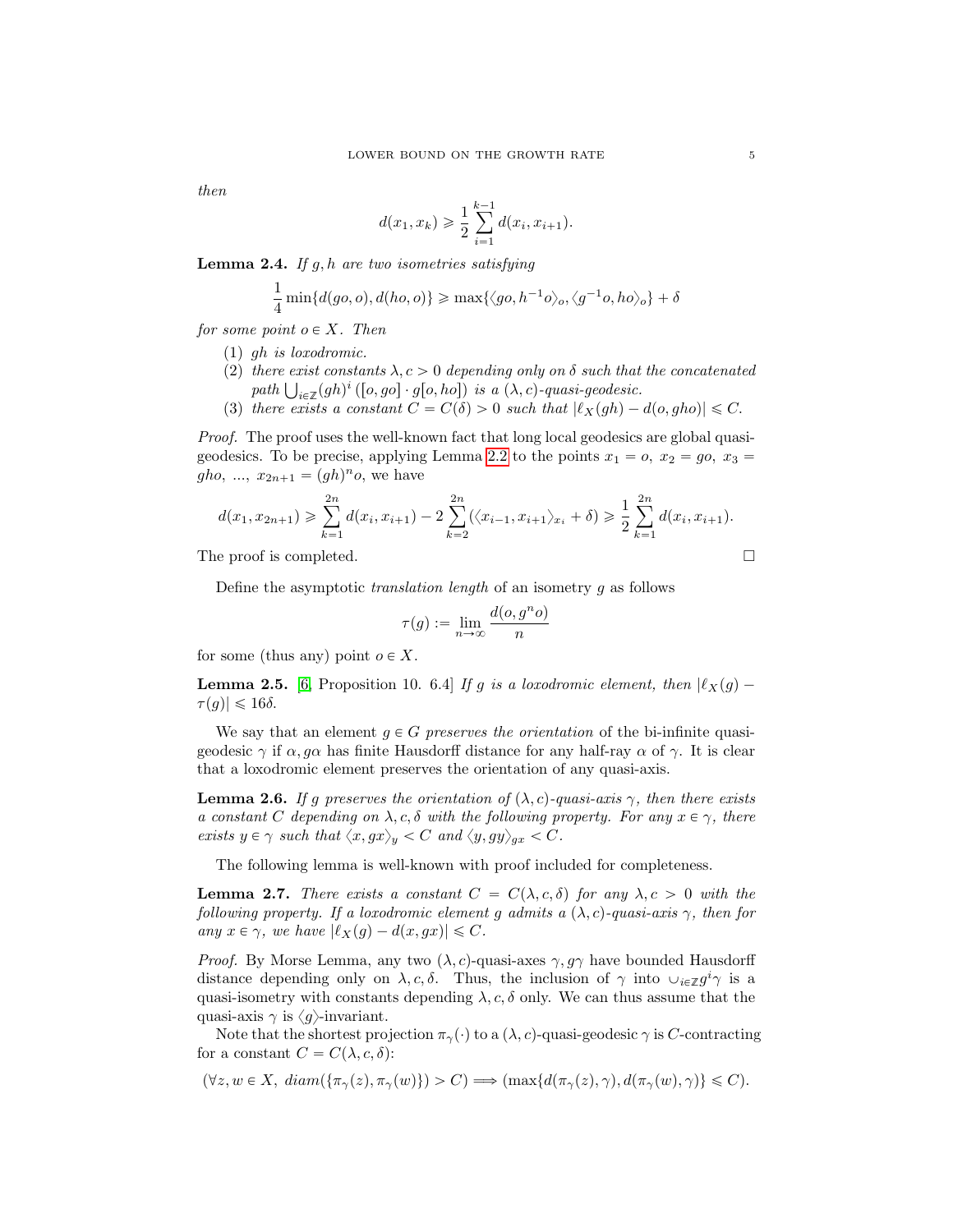We then derive the following for any  $z, w \in X$ :

 $diam(\{\pi_\gamma(z), \pi_{q\gamma}(w)\}) + d(z, \pi_\gamma(z)) + d(w, \pi_\gamma(w)) \leq d(z, w) + 4C.$ 

Let  $o \in X$  so that  $d(o, go) = \ell_X(q)$ . We apply the above inequality for  $z = o, w = go$ . Using the fact that  $\gamma$  is  $\langle q \rangle$ -invariant, we obtain  $d(o, \gamma) \leq 2C$ : indeed, if not, we would have  $d(\pi_{\gamma}(o), g\pi_{\gamma}(o)) < d(o, go)$ . Thus, by taking its projection  $\pi_{\gamma}(o)$ , it suffices to prove the conclusion by assuming that  $o$  lies on  $\gamma$ .

Let  $x \in \gamma$ . By Lemma [2.6,](#page-4-0) we can assume up to translation that  $\langle o, go \rangle_x \leq C$  and then  $\langle x, gx \rangle_{ao} \leq C$ . Thus,  $d(x, [o, go]) \leq C$  and  $d(go, [x, gx]) \leq C$ . Consequently,

$$
|d(o, go) - d(x, gx)| \leq |d(o, x) + d(x, go) - d(x, go) - d(go, gx)| + 4C
$$
  

$$
\leq 4C.
$$

The proof is complete.

<span id="page-5-0"></span>2.2. Elementary subgroups. Recall that  $G$  acts properly on a proper hyperbolic space X. The *limit set*  $\Lambda H$  of a subgroup H is the set of accumulation points in  $\partial X$  of any H-orbit in X. A subgroup H in G is called *elementary* if its limit set contains at most two points. See [\[3\]](#page-14-3) for relevant discussion.

If  $\Lambda H$  consists of only one point p, then H is called parabolic subgroup and p is called a parabolic point. It is a well-known fact that in a convergence group action, a loxodromic element cannot fix a parabolic point. The (maximal) parabolic group plays the key role in definition [2.10](#page-6-0) of relatively hyperbolic groups given in the next subsection. In the remainder of this subsection, we first consider the elementary subgroup with exactly two limit points.

Let  $\gamma$  be a quasi-axis for a loxodromic element h. The coarse stabilizer of the axis defined as follows

$$
E(h) = \{ g \in G : \exists r > 0, \gamma \subset N_r(g\gamma), g\gamma \subset N_r(\gamma) \}
$$

gives the maximal elementary subgroup containing  $h$ . Note that the following index at most 2 subgroup

$$
E^+(h) := \{ g \in G : \exists n > 0, \ gh^n g^{-1} = h^n \}
$$

is precisely the set of orientation-preserving elements in  $E(h)$ .

Denote  $E^-(h) = E(h) \backslash E^+(h)$ . Let  $E^{\star}(h)$  be the torsion group of  $E^+(h)$ .

Lemma 2.8. For a loxodromic element h, the following statements hold:

- (1)  $[E(h) : \langle h \rangle] < \infty$ , and  $E(h)$  is a contracting subgroup with bounded intersection.
- (2)  $E(h) = \{g \in G : \exists n > 0, (gh^n g^{-1} = h^n) \lor (gh^n g^{-1} = h^{-n})\}.$
- (3)  $E^{\star}(h)$  is a finite normal subgroup of  $E(g)$ .
- (4)  $g^2 \in E^*(h)$  for any  $g \in E^-(h)$ .

*Proof.* The first two statements are  $[27, \text{ Lemma } 2.11]$  $[27, \text{ Lemma } 2.11]$ . The last two statements follow from [\[1,](#page-14-1) Lemma 4] where only the assertion (1) is used in the proof.  $\Box$ 

<span id="page-5-1"></span>**Lemma 2.9.** Let  $h \in G$  be a loxodromic element admiting a  $(\lambda, c)$ -quasi-axis  $\alpha$ . Then there exists  $D = D(\lambda, c, \delta)$  such that  $d(go, o) \le D$  for any  $g \in E^*(h)$  and  $o \in \alpha$ .

*Proof.* By Morse Lemma, there exists a constant  $D > 3\delta$  depending only on  $\lambda, c, \delta$ such that any two of  $g\alpha, \alpha, g^{-1}\alpha$  have Hausdroff distance at most D. Since  $g \in$  $E^*(h) \subset E^+(h)$  preserves the orientation of  $\alpha$ , up to taking inverse of g, we can

$$
\Box
$$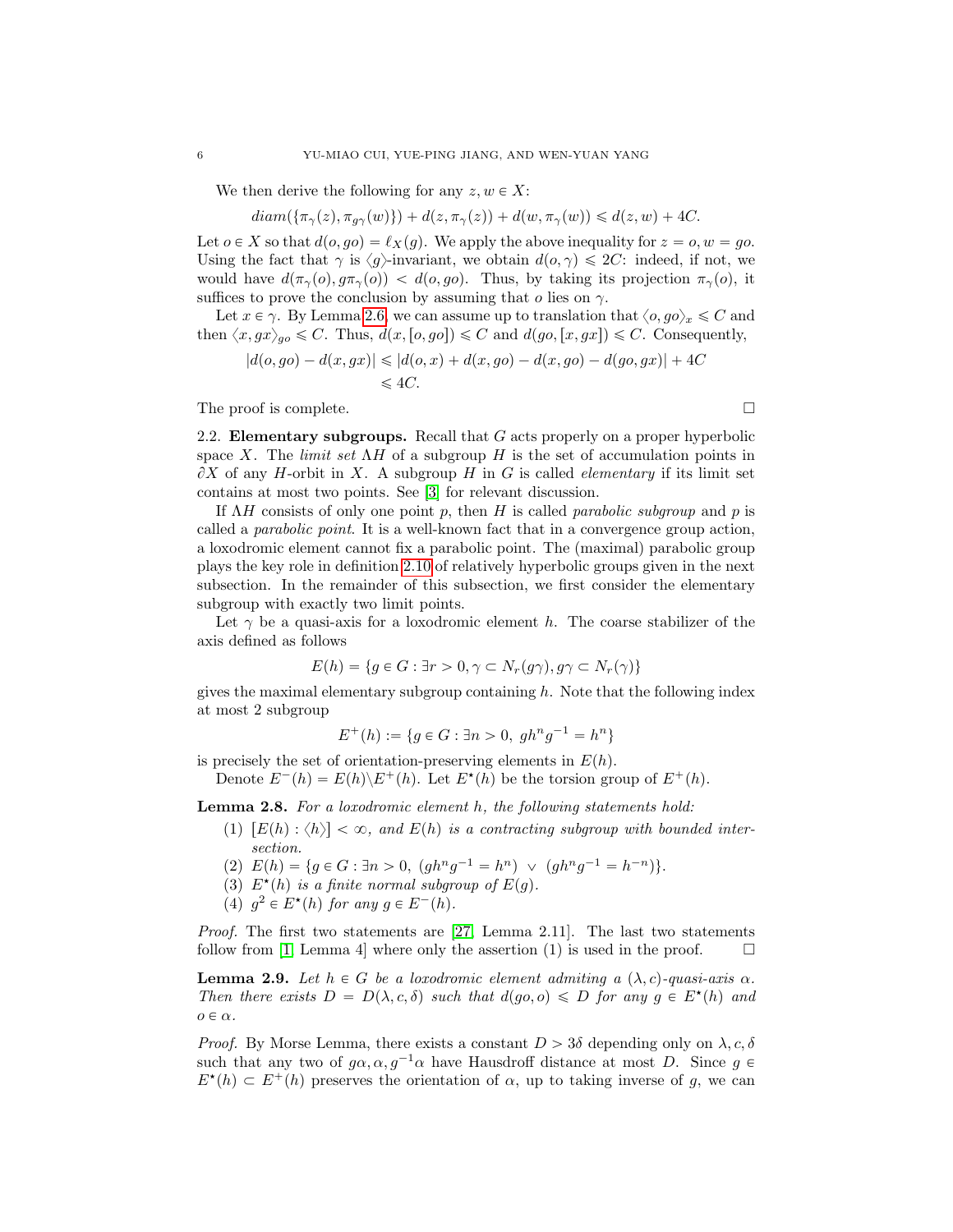assume further that  $d(go, [o, \alpha_+]_\alpha) \leq D$  and  $d(g^{-1}o, [o, \alpha_-]_\alpha) \leq D$ . Let  $x, y \in \alpha$ such that  $d(g_0, x), d(g^{-1}o, y) \le D$ . Since x, y are on the opposite sides of o on  $\alpha$ , we have  $d(o,[x,y]) \leq D$ . Thus,  $\langle x,y \rangle_o \leq D$  and then  $\langle go,g^{-1}o \rangle_o \leq 3D$ . If  $d(o, go) > 4D$  was assumed, then  $d(o, go) \geq 2d(o, g^2o) + 6\delta$ . By Lemma [2.1,](#page-3-2) g is loxodromic. This is a contradiction, so  $d(o, go) \leq 4D$ .

2.3. Relatively hyperbolic groups. The notion of a relatively hyperbolicity has a number of equivalent formulation (see [\[9\]](#page-15-7), [\[3\]](#page-14-3), [\[21\]](#page-15-8), [\[8\]](#page-15-9), [\[12\]](#page-15-10) etc). See [\[18\]](#page-15-21) for a survey of their equivalence. In this paper we define a relatively hyperbolic group which admits a cusp-uniform action on a hyperbolic space.

<span id="page-6-0"></span>Definition 2.10. Suppose G admits a proper and isometric action on a proper hyperbolic space  $(X, d)$  such that G does not fix a point in the Gromov boundary  $\partial X$ . Denote by P the set of maximal parabolic subgroups in G. Assume that there is a G-invariant system of disjoint (open) horoballs  $\mathbb{U}$  centered at parabolic points of G such that the action of G on the complement called neutered space

$$
X(\mathbb{U}):=X\backslash \mathcal{U}
$$

is co-compact where  $\mathcal{U} :=$  $U_{U\in\mathbb{U}}$  U. Then the pair  $(G,\mathcal{P})$  is said to be *relatively* hyperbolic, and the action of  $G$  on  $X$  is called *cusp-uniform*.

We fix a G-invariant system  $\mathbb{U}$  of horoballs and a neutered space  $X(\mathbb{U})$  on which G acts co-compactly. The following result is proved by [\[1,](#page-14-1) Lemma 6] in hyperbolic groups. In the relative case, we follow closely their arguments.

<span id="page-6-1"></span>**Lemma 2.11.** Let h be a loxodromic element in G so that for some point  $o \in X$ and  $\lambda, c > 0$ , the path  $\alpha = \cup_{n \in \mathbb{Z}} [h^n o, h^{n+1} o]$  is a  $(\lambda, c)$ -quasi-geodesic in X. Then for any given  $\theta > 0$  there exists  $N = N(\lambda, c, \delta, \theta)$  independent of the point o such that for any  $f \notin E(h)$ , we have<br>diam(

$$
\mathbf{diam}(\alpha \cap N_R(f\alpha)) \leqslant N \cdot d(o, ho)
$$

where  $R := \theta \cdot d(o, ho)$ .

*Proof.* First of all, since h is a loxodromic element and cannot fix any parabolic point, we obtain that  $\alpha$  cannot be contained inside any horoball  $U \in \mathbb{U}$ . Thus, the  $\langle h \rangle$ -invariant set  $\alpha \cap X(\mathbb{U})$  is a non-empty unbounded set. Namely, for any  $x \in \alpha \cap X(\mathbb{U})$  and any  $i \in \mathbb{Z}$ , we have  $h^i x \in \alpha$ .

 $\exists \alpha \cap X(\mathbb{U})$  and any  $i \in \mathbb{Z}$ , we have  $h^i x \in \alpha$ .<br>We argue by contradiction. Assume that  $\operatorname{diam}(\alpha \cap N_R(f\alpha)) > N \cdot d(o, ho)$ for a constant N determined below. Let  $z, w, z', w' \in \alpha$  such that  $d(z, w) =$ for a constant N determined below. Let  $z, w$ ,<br>diam $(\alpha \cap N_R(f\alpha))$  and  $d(z, fz'), d(w, fw') \le R$ .

By hyperbolicity,  $[z, w]_{\alpha}$  and  $[z', w']_{\alpha}$  contain subpaths  $\beta_1, \beta_2$  respectively such that  $\beta_1$ ,  $f\beta_2$  have Hausdorff distance at most  $C = C(\lambda, c, \delta) > 0$  and for  $i = 1, 2$ , we have

$$
\operatorname{diam}(\beta_i) \geq \operatorname{diam}(\alpha \cap N_R(f\alpha)) - 2R \geq (N - \theta)d(o, ho).
$$

Since  $\alpha$  is a  $(\lambda, c)$ -quasi-geodesic, there exists a monotone increasing function  $N' =$  $N'(\lambda, c, N, \theta) > 0$  such that  $\beta_1$  contains at least  $(N' + 1)$  translates of  $[0, ho]$ . Moreover,  $N' = N'(\lambda, c, N, \theta) \to \infty$  as  $N \to \infty$ . Thus,  $\beta_1$  contains  $(N'+1)$  points  $x, hx, \dots, h^{N'}x \in X(\mathbb{U})$ . Let  $y \in \beta_2$  be a point so that  $d(x, fy) \leq C$ .

Assume that C also satisfies the conclusion of Lemma [2.7.](#page-4-1) With Lemma [2.5,](#page-4-2) for  $1 \leq i \leq N'$ , we have

$$
|d(x, h^ix) - \tau(h^i)| \leq C + 16\delta, \quad |d(fy, fh^iy) - \tau(h^i)| \leq C + 16\delta
$$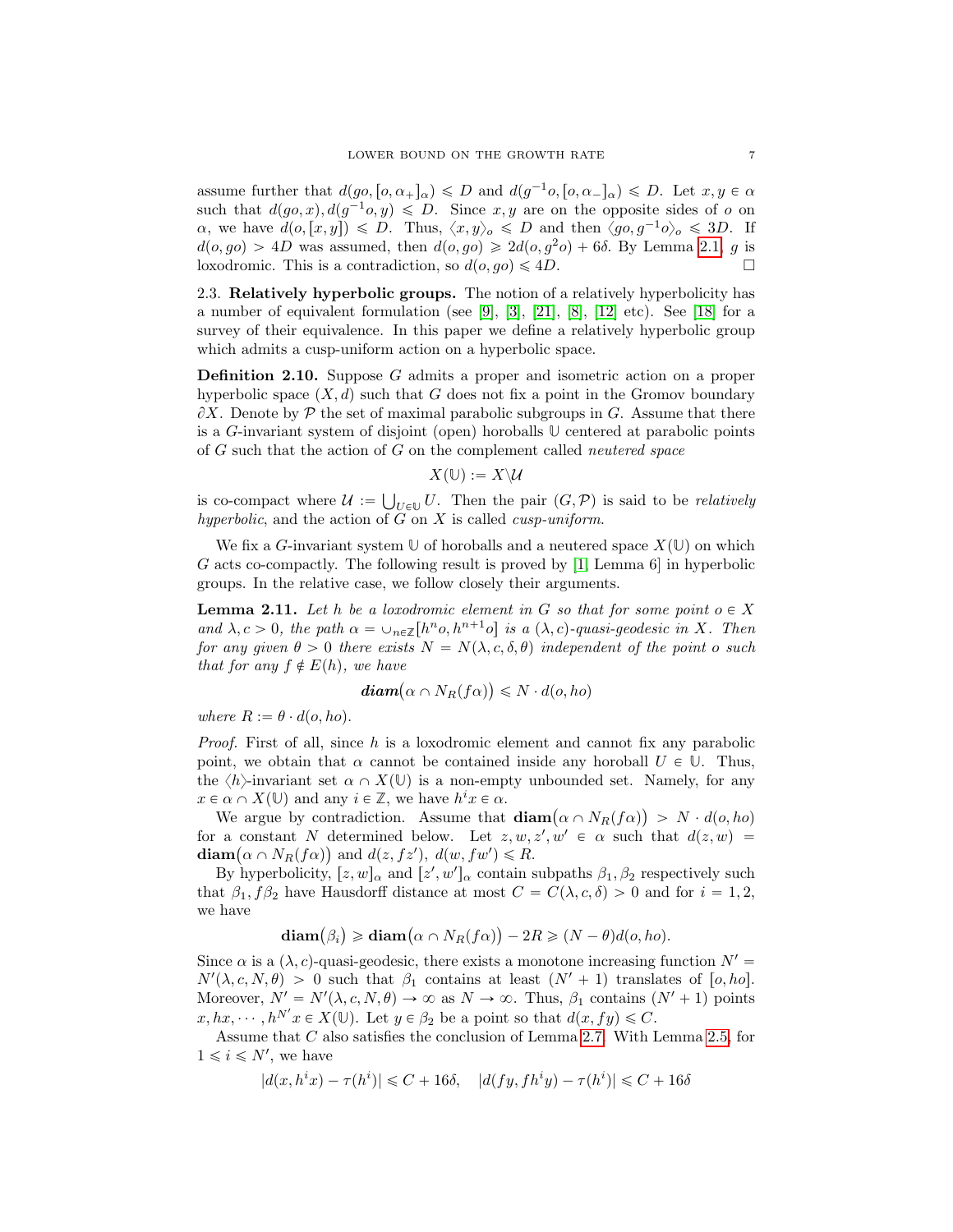so

$$
|d(x, h^ix) - d(fy, fh^iy)| \leq 2C + 32\delta
$$

Thus,  $d(h^ix, fh^iy) \leq 3C + 32\delta$  for each  $1 \leq i \leq N'$ .

Set  $N(x, y) = \frac{1}{2} \{ g \in G : d(x, gy) \leq C \} + 1$ . Since G acts cocompactly on the C-neighborhood of  $X(\mathbb{U})$ , we see that  $N(x, y)$  over  $x, y \in N_C(X(\mathbb{U}))$  is uniformly bounded above by a constant  $N_0$ .

Choose  $N > 0$  such that  $N' = N'(\lambda, c, N, \theta) \ge N_0$ , and consequently, we obtain  $h^{-i}fh^i = h^{-j}fh^j$  for  $1 \leq i \neq j \leq N'$ . So  $f \in E(h)$  contradicts with the assumption. The result is proved.

At last, let us mention the following result of Osin which holds for loxodromic elements in any acylindrical action on hyperbolic spaces.

<span id="page-7-2"></span>**Lemma 2.12.** [\[22,](#page-15-22) Lemma 6.8] There exists a finite number  $N_0$  such that  $\sharp E^*(g) \leq$  $N_0$  for any loxodromic element  $g \in G$ .

## 3. Short loxodromic elements

<span id="page-7-1"></span>The goal of this section is to provide short loxodromic elements.

Let  $S = S^{-1}$  be a symmetric generating set of a non-elementary group H. Recall  $S^{\leq n_0} := \{ h \in H : d_S(1, h) \leq n_0 \}.$ 

The following is a variant of [\[26,](#page-15-11) Lemma 5.3].

<span id="page-7-0"></span>**Lemma 3.1.** For any  $M > 0$ , there exists a positive integer  $n_0 = n_0(M) > 0$  such that for any finite symmetric generating set  $S$  of  $H$ , we have

$$
\ell_X(S^{\leqslant n_0}) > M.
$$

*Proof.* Let  $\mathbb U$  be a M-separated G-invariant system of horoballs centered at the parabolic points. Recall that the action of G on  $X(\mathbb{U})$  is proper and co-compact. Let  $K \subset X(\mathbb{U})$  be a compact set such that  $\cup_{g \in G} g(K) = X(\mathbb{U})$ . Fix a point  $p \in K$ and denote  $a = diam(K)$  depending on M. The proper action implies the set

$$
A = \{ g \in G : d(g(p), p) \le 2a + M \}
$$

is a finite set. Since  $G$  is finitely generated, up to increasing the value of  $a$ , we can assume that A generates G.

Consider the finite set  $\mathbb H$  of conjugates of H which is generated by some finite set  $S' \subset A$ . Since H is infinite, the proper action of H on X implies that for every  $H' \in \mathbb{H}$ , there is some  $g_{H'} \in H'$  with  $d(g_{H'}(p), p) > M + 2a$ . Since A generates G and **H** is finite, then the integer

$$
n_0 := \max\{d_S(1,g_{H'}) : S' \subset A, H' := \langle S' \rangle \in \mathbb{H}\}\
$$

is finite.

Now let S be a finite generating set of H. If  $\ell_X(S) > M$ , then we are done:  $\ell_X(S^{n_0}) \geq \ell_X(S) > M$ . If there is some  $x \in X$  with  $\ell_x(S) \leq M$ , then  $x \in X(\mathbb{U})$ . Indeed, assume that  $x \in U$  for some  $U \in \mathbb{U}$ . By definition of  $\ell_x(S) \leq M$  we have  $d(s(x), x) \leq M$  for all  $s \in S$ . The M-separation of U implies  $s(U) = U$  for all  $s \in S$  and so the center of U would be fixed by the non-elementary subgroup H: a contradiction. Hence, it follows that  $x \in X(\mathbb{U})$ .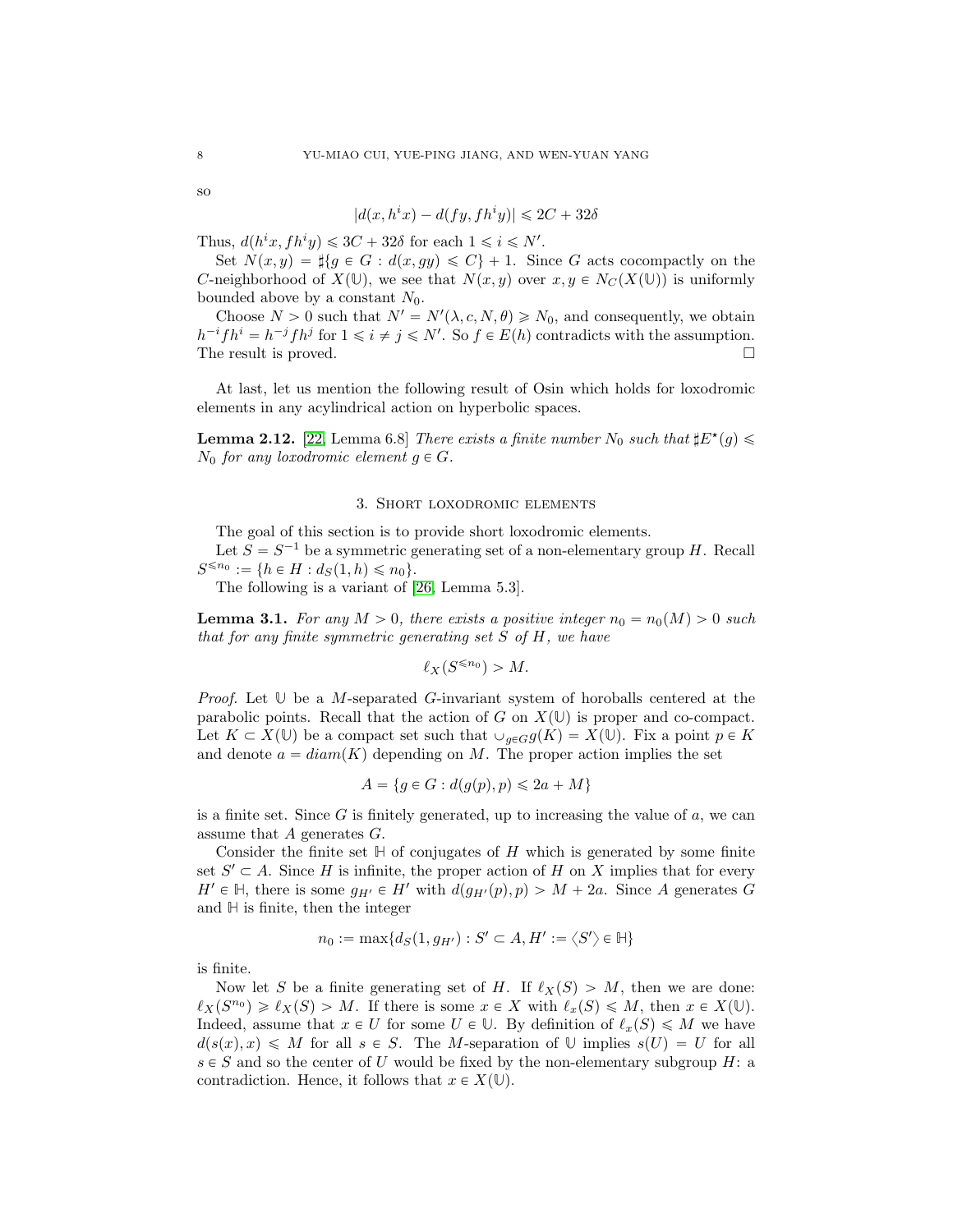Recalling that  $\bigcup_{g\in G}g(K) = X(\mathbb{U})$ , we choose  $g \in G$  with  $g(x) \in K$ . We now show  $S' := \{gsg^{-1} : s \in S\} \subset A$ . Indeed, for each  $s \in S$ , we have

$$
d(p, gsg^{-1}(p)) \le d(p, g(x)) + d(g(x), gs(x)) + d(gs(x), gsg^{-1}(p))
$$
  

$$
\le d(p, g(x)) + d(x, s(x)) + d(g(x), p) \le 2a + M.
$$

Since  $S' \subset A$  generates  $H' := gHg^{-1} \in \mathbb{H}$ , by the definition of  $n_0$ , there is some integer  $1 \leq k \leq n_0$  such that  $d_{S'}(1, q_{H'}) = k$ . Thus,

$$
g_{H'} = (gs_1g^{-1}) \cdots (gs_kg^{-1}) = g(s_1 \cdots s_k)g^{-1}
$$

for  $s_i \in S \cup S^{-1}$ . Now by triangle inequality, we have

$$
d(g^{-1}g_{H'}g(x), x) = d(g_{H'}g(x), g(x))
$$
  
\n
$$
\geq d(g_{H'}(p), p) - d(g_{H'}(p), g_{H'}g(x)) - d(g(x), p)
$$
  
\n
$$
= d(g_{H'}(p), p) - d(p, g(x)) - d(g(x), p)
$$
  
\n
$$
> M + 2a - a - a = M.
$$

Since  $g^{-1}g_{H'}g = s_1 \cdots s_k \in S^{\leq n_0}$ , it follows that  $\ell_x(S^{\leq n_0}) > M$ .

The following result improves Proposition 3.2 of [\[19\]](#page-15-18).

<span id="page-8-0"></span>**Lemma 3.2.** Let X be a  $\delta$ -hyperbolic geodesic metric space, and H a group of isometries of X with a finite symmetric generating set S. If  $\ell_X(S) > 28\delta$ , then H contains a loxodromic element  $b \in S^{\leq 2}$ . Moreover, there exists a constant  $C =$  $C(\delta) > 0$  such that

$$
d(o, bo) \geq \ell_X(S) - C
$$

for some point  $o \in X$ .

*Proof.* Let  $o \in X$  such that  $\ell_X(S) + \delta > \ell_o(S) \geq \ell_X(S)$ . Set  $L_0 = 4\delta$  and then  $\ell_o(S) > 7L_0$ . Denote by  $S_0$  the (non-empty) set of elements  $s \in S$  so that

$$
d(o, so) \geq \ell_o(S) - 2L_0 - \delta.
$$

Let  $t \in S$  such that  $\ell_o(S) = d(o, to)$ , and  $m \in [o, to]$  so that  $d(o, m) = L_0$ . The main observation is as follows.

**Claim.** There exists an isometry  $s \in S_0$  such that s is either loxodromic with  $\langle o, s^2o\rangle_{so} \leq L_0$  or satisfies

<span id="page-8-1"></span>
$$
\max\{\langle to, so\rangle_o, \langle t^{-1}o, s^{-1}o\rangle_o\} \leq L_0.
$$

*Proof of the Claim.* Assume to the contrary that for all  $s \in S_0$ , we have

(1) 
$$
\max\{\langle to, so\rangle_o, \langle t^{-1}o, s^{-1}o\rangle_o\} > L_0.
$$

Moreover, each  $s \in S_0$  is either non-loxodromic or loxodromic with  $\langle o, s^2 o \rangle_{so} > L_0$ . If  $s \in S_0$  is non-loxodromic, by Lemma [2.1,](#page-3-2) we have

$$
\langle o, s^2 o \rangle_{so} \geq d(o, so)/2 - 3\delta \geq (\ell_o(S) - 2L_0 - \delta)/2 - 3\delta \geq L_0.
$$

Hence, for each  $s \in S_0$ , we have  $\langle o, s^2 o \rangle_{so} \ge L_0$ . In particular,  $\langle t^{-1}o, to \rangle_o \ge L_0$ .

By [\(1\)](#page-8-1), assume that  $\langle t^*o, s^*o \rangle_o > L_0$  for  $\star \in \{1, -1\}$ . Let  $m_1, m_2 \in [o, s^*o]$  for  $s \in S_0$  so that  $d(o, m_1) = d(s^*o, m_2) = L_0$ . By hyperbolicity,

$$
\langle s^{\star}o, to \rangle_o \ge \min\{\langle s^{\star}o, t^{\star}o \rangle_o, \langle t^{-1}o, to \rangle_o\} - \delta \ge L_0 - \delta
$$

which by the  $\delta$ -thin triangle property implies  $d(m, m_1) \leq 3\delta$ . Using again  $\delta$ -thin triangle with  $\langle o, (s^{\star})^2 o \rangle_{s^{\star}o} \geq L_0$ , we obtain that  $d(m_2, s^{\star}m_1) \leq \delta$ .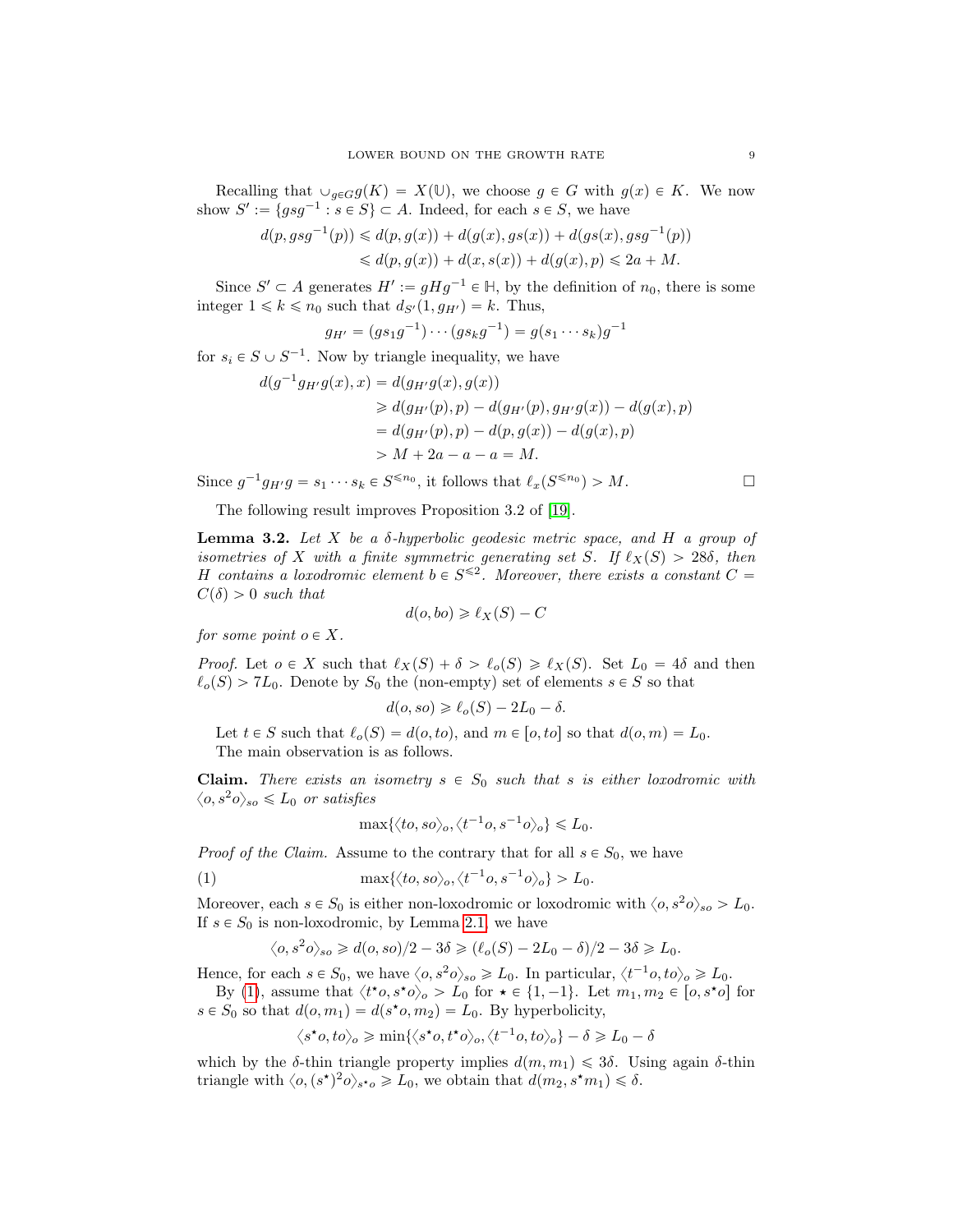We shall derive  $\ell_m(S) < \ell_X(S)$ , which is a contradiction. Indeed, for each  $s \in S_0$ ,

$$
d(m, s^{\star}m) \leq 2d(m, m_1) + d(m_1, s^{\star}m_1) \leq 7\delta + d(m_1, m_2)
$$
  
\n
$$
\leq 7\delta + d(o, s^{\star}o) - 2L_0
$$
  
\n
$$
\leq \ell_o(S) - 2L_0 + 7\delta \leq \ell_o(S) - \delta.
$$

The definition of  $s \in S \backslash S_0$  gives  $d(o, so) \leq \ell_o(S) - 2L_0 - \delta$  and thus

$$
d(m, sm) \le 2d(o, m) + d(o, so) \le 2L_0 + d(o, so) < \ell_o(S) - \delta
$$

We obtained the contradiction  $\ell_m(S) \leq \ell_o(S) - \delta < \ell_X(S)$ . The proof of the claim is now complete.  $\Box$ 

By the above claim, there exists  $s \in S_0$  such that either

$$
\langle so, s^{-1}o \rangle_o + \delta \le L_0 + \delta \le \frac{1}{4}d(o, so)
$$

or

$$
\max\{\langle to, so\rangle_o, \langle t^{-1}o, s^{-1}o\rangle_o\} + \delta \le L_0 + \delta \le \frac{1}{4}\min\{d(o, so), d(o, to)\}
$$

The proof is then completed by Lemma [2.4.](#page-4-3)  $\Box$ 

$$
f_{\rm{max}}
$$

## 4. Short loxodromic elements with large injectivity

<span id="page-9-0"></span>Let  $\lambda_0 = \lambda_0(\delta)$ ,  $c_0 = c_0(\delta)$ ,  $C_0 = C_0(\delta)$  be given by Lemma [3.2.](#page-8-0) Let  $n_0 = n_0(28\delta)$ be given by Lemma [3.1](#page-7-0) so that  $\ell_X(S^{\leq n_0}) > 28\delta$ . Thus, S contains a loxodromic element  $b \in H$  and there exist a point  $o \in X$  such that the path

<span id="page-9-2"></span>(2) 
$$
\alpha = \bigcup_{n \in \mathbb{Z}} b^n [o, bo]
$$

is a  $(\lambda_0, c_0)$ -quasi-axis for b.

By hyperbolicity, any quadrilateral with  $(\lambda_0, c_0)$ -quasi-geodesic sides is C-thin for some  $C = C(\lambda_0, c_0, \delta) > \max\{C_0, \delta\}$ : any side is contained in the C-neighborhood of the other three sides.

Since  $\sharp(S^{2n_0}) \geq \sharp S$ , it suffices to prove Theorem [1.1](#page-1-1) assuming the generating set S with

$$
\ell_X(S) > \max\{28\delta, 2C\}.
$$

By Lemma [3.2,](#page-8-0) we have

<span id="page-9-1"></span>(3) 
$$
d(o, bo) \ge \ell_X(S) - C_0 \ge C.
$$

Since H is not virtually cyclic, S contains an element f such that  $f \notin E(b)$ . Indeed, if not, any  $f \in S$  would fix the set of fixed points of b so it follows from  $H =$  $\langle S \rangle$  that the limit set of H consists of two points. By the subgroup classification in (the convergence action of)  $G$ , we obtain that H would be virtually cyclic. This is a contradiction.

4.1. Loxodromic elements raising to power. In the remainder of this section, we assume that  $f \in S \backslash E(b)$ . Consider the element  $h := f b^n$  for  $n \ge 0$ .

Consider the points  $x = b^{m-n}o, y = b^{-m}o$  for  $0 \leq m \leq n$  on  $\alpha$ , and then  $hx = f b^m o \in f \alpha$ . Consider two quasi-geodesics  $\alpha$  and  $f \alpha$  connected by a geodesic [ $o, f$  $o$ ]. To get a quasi-axis of h, we shall use the next lemma to truncate the part containing [o, fo] of  $\alpha$  and f $\alpha$  at the points y and hx.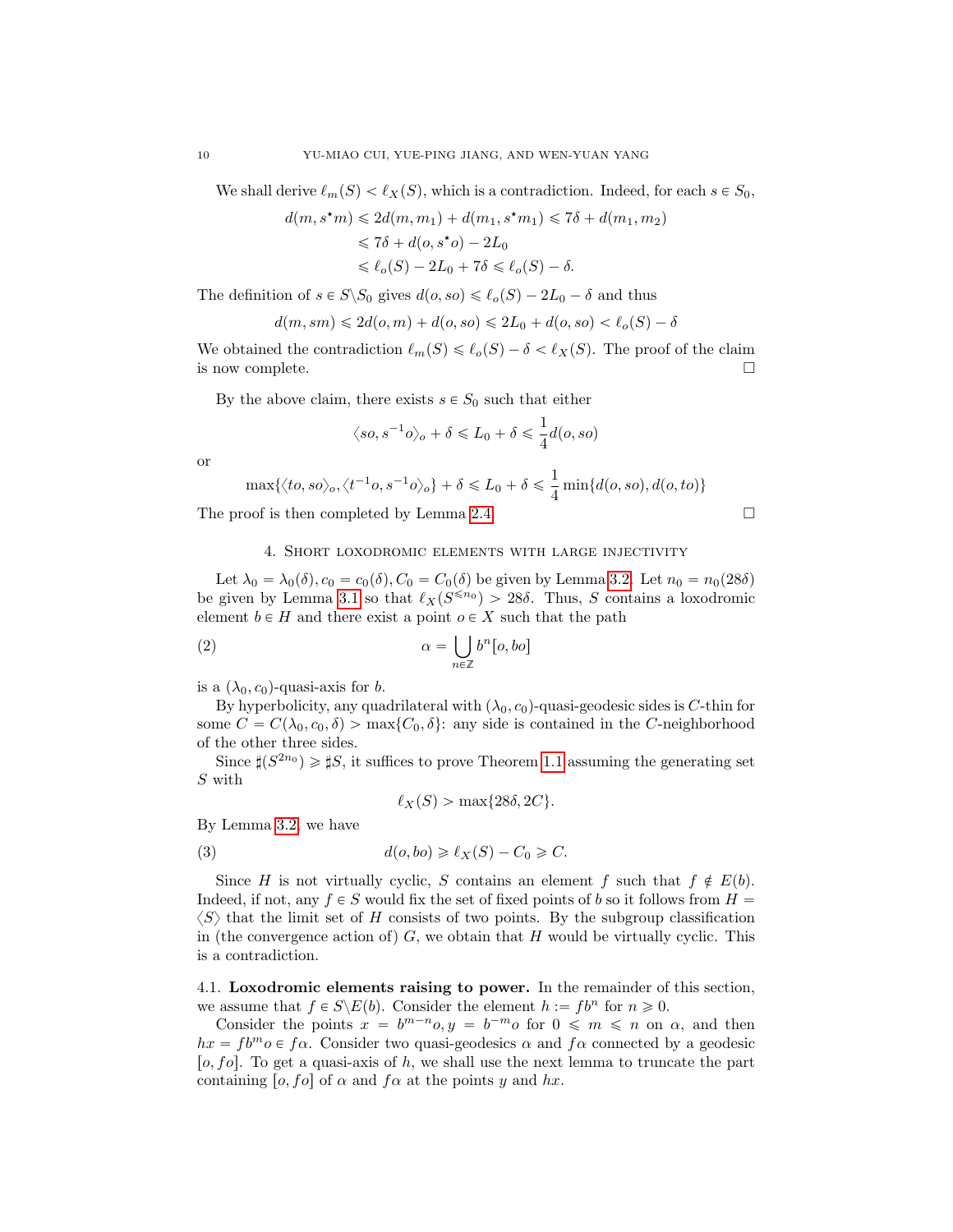

<span id="page-10-0"></span>FIGURE 1. Truncate the quadrilaterals  $y, o, fo, hx$  and  $hy, ho, hfo, h^2x$ 

<span id="page-10-3"></span>**Lemma 4.1.** For any  $\theta > 0$ , there exists  $n = n(\theta, \delta), m = m(\theta, \delta) > 0$  so that  $h = f b^n$  for any  $n > n(\theta, \delta)$  enjoys the following property. If  $\theta d(o, bo) \geq d(o, fo), \text{ then } \langle x, hx \rangle_u, \langle y, hy \rangle_{hx} \leq C \text{ and } d(y, hx) \geq \theta d(o, bo).$ 

*Proof.* Consider the quadrilateral formed by the subpaths  $[x, o]<sub>\alpha</sub>, [o, fo], f[o, b<sup>m</sup>o]<sub>\alpha</sub>$ , and the geodesic  $[x, hx]$  as depicted in Figure [1.](#page-10-0)

<span id="page-10-1"></span>With the inequality [\(3\)](#page-9-1), the  $(\lambda_0, c_0)$ -quasi-geodesicity of  $\alpha$  in [\(2\)](#page-9-2) gives

(4) 
$$
\forall n \geq 1, n \cdot d(o, bo) \geq d(o, b^n o) \geq \lambda_0^{-1} n \cdot d(o, bo) - c_0
$$

$$
\geq \lambda_0^{-1} n \cdot d(o, fo) - (c_0 + nC_0/\lambda_0).
$$

Set  $N = N(\lambda_0, c_0, \delta, \theta)$  given by Lemma [2.11.](#page-6-1) By [\(4\)](#page-10-1), we can choose the least integer  $m = m(\lambda_0, c_0, \delta) > N$  and then the least  $n = n(\lambda_0, c_0, \theta, \delta)$  so that for any  $n \geqslant n(\theta, \delta),$ 

(5) 
$$
d(o, b^m o), d(o, b^{n-2m} o) \ge \max\{Nd(o, bo), 10C\}.
$$

<span id="page-10-2"></span>If denote  $R := \theta d(o, bo) \geq d(o, fo)$ , then

$$
d(y, f\alpha) > R.
$$

Indeed, assume to the contrary that  $d(y, f\alpha) \le R$ . Since  $d(o, f\alpha) \le d(o, fo) \le$ R, by Lemma [2.11,](#page-6-1) the diameter of  $\alpha \cap N_R(f\alpha)$  is at most  $N d(o, bo)$ . However,  $\alpha \cap N_R(f\alpha)$  contains two points  $y = b^{-m}o$ , o with distance at least  $Nd(o, bo)$  by Eq. [5.](#page-10-2) This is a contradiction. Thus,  $d(y, f\alpha) > R$  is proved. The C-thin quadrilateral property then implies  $d(y,[x,hx]) \leq C$ , so we obtain  $\langle x,hx \rangle_y \leq d(y,[x,hx]) \leq C$ .

By symmetry, we can run the above argument for the quadrilateral with vertices  $y, o, fo, hy$  and obtain  $\langle y, hy \rangle_{hx} \leq C$ .

Note that  $d(y, hx) \geq d(y, f\alpha) \geq R = \theta d(o, bo)$ . The proof is complete.

<span id="page-10-4"></span>**Lemma 4.2.** There exist constants  $n_1 = n_1(\delta), m_1 = m_1(\delta), \lambda = \lambda(\delta), c = c(\delta) > 0$ such that for any  $n \geq n_1$ , the element  $h := fb^n$  is loxodromic with a  $(\lambda, c)$ -quasi-axis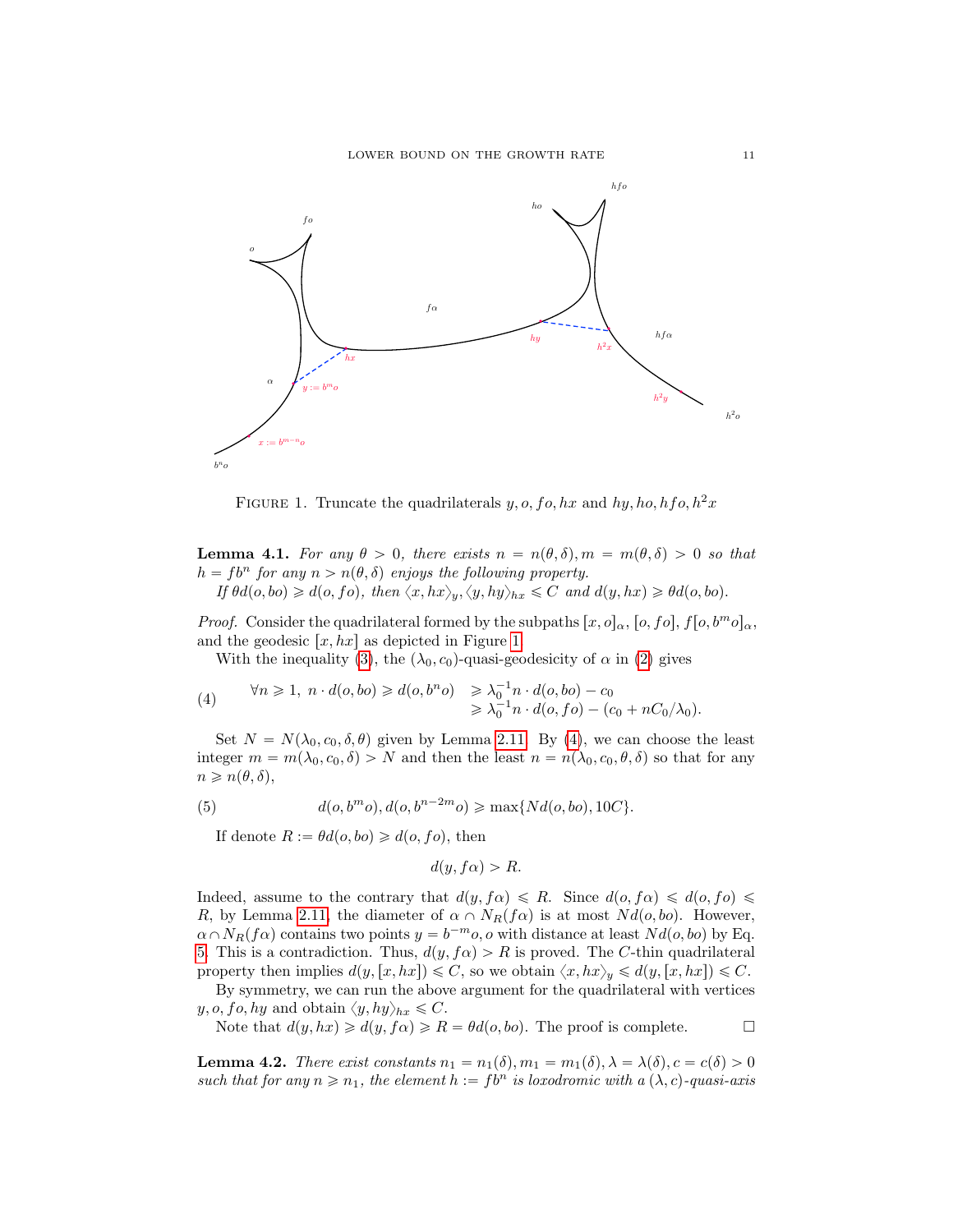β defined as follows

<span id="page-11-0"></span>(6) 
$$
\beta := \bigcup_{i \in \mathbb{Z}} h^i ([x, y]_\alpha [y, hx])
$$

where  $x = b^{m_1 - n} o, y = b^{-m_1} o$ .

*Proof.* The inequality [\(4\)](#page-10-1) implies that the following constant  $\theta$  depends only on  $\delta$ :

$$
\theta := \max \left\{ 1, \frac{d(o, fo)}{d(o, bo)}, \frac{10C}{d(o, bo)} \right\}.
$$

If  $m_1 := m(\delta, \theta)$  is given by Lemma [4.1,](#page-10-3) then for  $n \geq m_1$ , we have

$$
\max\{\langle x, hx \rangle_y, \langle y, hy \rangle_x\} \leq C.
$$

Note that  $d(x, y) = d(o, b^{n-2m_1} o) \geq 10C$  by Eq. [\(5\)](#page-10-2) and  $d(y, hx) \geq \theta d(o, bo) \geq$ 10C. Therefore,

$$
\langle x, hx \rangle_y + \langle y, hy \rangle_{hx} \le \frac{1}{4}d(y,hx) - \delta.
$$

so the assumption of Corollary [2.3](#page-3-3) is verified for the sequence of points

 $\cdots, h^{-i}x, h^{-i}y, \cdots, x, y, hx, hy, \cdots, h^jx, h^jy, \cdots$ 

Hence, there exist  $\lambda = \lambda(\delta), c = c(\delta) > 0$  such that  $\beta$  is a  $(\lambda, c)$ -quasi-geodesic. This proves that h is loxodromic.  $\square$ 

4.2. Large injectivity. The crucial property in constructing free subgroups is the following property of a loxodromic isometry  $h = f b^n$ . Recall that the point  $o \in X$ is provided by Lemma [3.2](#page-8-0) so that the inequality [\(3\)](#page-9-1) holds.

**Definition 4.3.** A loxodromic element h has *injective radius*  $L > 0$  if  $E(h)$  contains a finite subgroup F with  $[F : E^*(h)] \leq 2$  so that  $E = \langle h \rangle F$  and for any  $g \in E(h) \backslash F$ , we have  $\ell_X(g) > L \cdot d(o, bo)$ .

Let  $N_0 > 0$  be given by Lemma [2.12](#page-7-2) so that  $\sharp E^{\star}(h) \leq N_0$ , and  $D = D(\lambda, c, \delta)$ be given by Lemma [2.9.](#page-5-1)

<span id="page-11-3"></span>**Lemma 4.4.** For any  $L > 0$  there exists  $n_2 = n_2(L, \delta) \geq n_1$  such that the loxodromic element  $h = f b^n$  for  $n \geq n_2$  has injective radius L. Precisely,

- (1)  $\sharp F \leq 2N_0$  and  $\ell_z(F) \leq 2D$  for any  $z \in \beta$ .
- (2) For any  $g \in E(h) \backslash F$ , we have  $\ell_X(g) > L \cdot d(o, bo)$ .
- (3) for any  $g \in E(h) \backslash F$ , there exist  $i \in \mathbb{Z}$  and  $t \in F$  such that  $g = h^i t$ .

Proof. We keep the same notation as in the proofs of Lemma [4.1](#page-10-3) and Lemma [4.2.](#page-10-4) For any  $h = f b^n$  with  $n \geq n_1$ , the path  $\beta$  in [\(6\)](#page-11-0) is a  $(\lambda, c)$ -quasi-geodesic, where the constants  $n_1, \lambda, c > 0$  depend only on  $\delta$ .

<span id="page-11-1"></span>Let  $m_1 = m_1(\delta)$  given by Lemma [4.2.](#page-10-4) Denote  $x = b^{m_1-n}$ o,  $y = b^{-m_1}$ o. Then

(7) 
$$
d(y, hx) \le d(o, fo) + 2d(o, b^{m_1}o), d(x, y) = d(o, b^{n-2m_1}o).
$$

By Lemma [2.7,](#page-4-1) it suffices to prove the statement (2) by placing the basepoint z to the point  $y = b^{-m_1}o$  at  $\beta$ . Since  $\beta$  is a  $(\lambda, c)$ -quasi-geodesic, by increasing  $n_1 = n_1(\delta)$ , we can assume

<span id="page-11-2"></span>(8) 
$$
\forall i \neq 0 \in \mathbb{Z}, d(y, h^i y) > 2D + L \cdot d(o, bo).
$$

We first consider elements  $g \in E^+(h)$  and prove the corresponding statements  $(2-3).$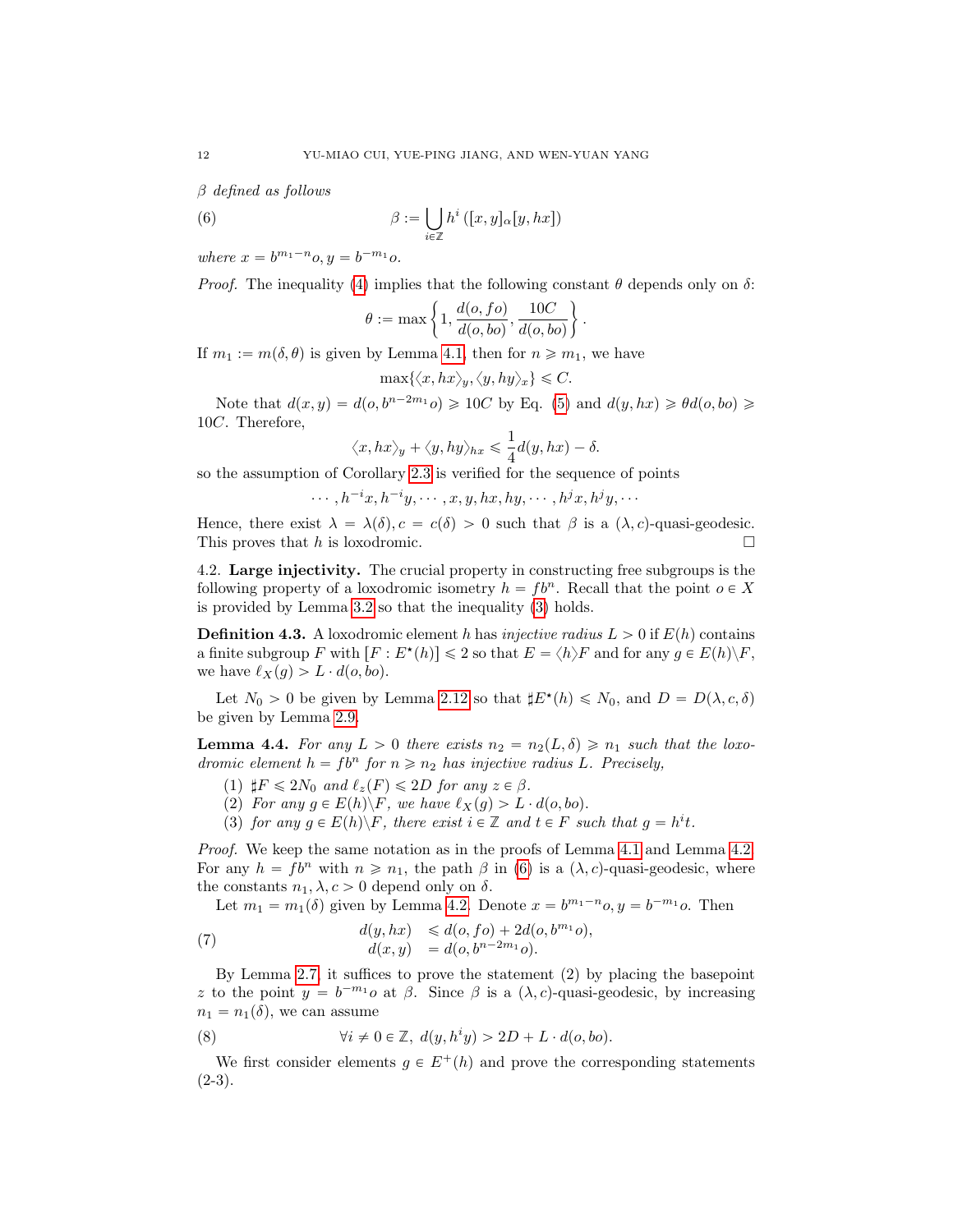Denote  $\beta_0 = [x, y]_{\alpha}[y, hx]$  the fundamental domain for the action of  $\langle h \rangle$  on  $\beta$ . By hyperbolicity, the finite Hausdorff distance  $d_H(\beta, g\beta) < \infty$  implies a uniform constant  $R = R(\delta) > 0$  so that  $d_H(\beta, g\beta) \le R$ .

By [\(3\)](#page-9-1), the constant  $\theta$  defined as follows depends on  $\delta$  only:

<span id="page-12-1"></span>
$$
\theta := \frac{R}{d(o, bo)} \le R/C.
$$

Let  $N = N(\lambda, c, \delta, \theta)$  be given by Lemma [2.11.](#page-6-1)

By Eq. [\(7\)](#page-11-1), the least integer  $n_2 \ge \max\{N, n_1\}$  such that for any  $h = f b^n$  with  $n > n_2$ ,

(9) 
$$
d(x,y) \geq d(y,hx) + 2n_2d(o,bo)
$$

depends only on  $\delta$ .

bends only on  $\delta$ .<br>Note that  $\beta$  is contained in the union  $\bigcup_{i\in\mathbb{Z}} h^i\alpha$  and  $\bigcup_{i\in\mathbb{Z}} h^i[y,hx]$ . By [\(9\)](#page-12-1), the path  $g[x, y]_{\alpha}$  contains a subpath  $\alpha_0$  of diameter at least  $n_2d(o, bo)$  which is contained in the R-neighborhood  $h^i\alpha$ . Then there exist a subpath  $\alpha_1$  of  $\alpha$  such that  $d_H(g\alpha_0, h^i\alpha_1) \le R$ . Since  $n_2 > N$ , Lemma [2.11](#page-6-1) implies  $g^{-1}h^i \in E(b)$ .

We claim that  $t := g^{-1}h^i \in E(h) \cap E(b)$  is of finite order. If not, then  $E(h) \cap E(b)$ is an infinite subgroup. Thus,  $E(h) \cap E(b)$  act co-compactly on the quasi-axis of both h and b, so the  $(\lambda, c)$ -quasi-axis of b is preserved by h up to finite Hausdorff distance. Hence, we obtain  $h \in E(b)$  and then  $f \in E(b)$ . This is a contradiction.

Therefore, the finite order element  $t \in E(b)$  preserves a  $(\lambda, c)$ -quasi-axis  $\beta$  of h. By Lemma [2.9,](#page-5-1) we have  $d(z, tz) < D$ . So far, we have verified the assertions (2-3) for  $q \in E^+(h)$ .

To complete the proof, it remains to consider elements  $g \in E^-(h)$ . If  $d(y, gy) > D$ for all  $g \in E^-(h)$ , then we are done by setting  $F := E^*(h)$  and  $\ell_X(F) \leq D$  by Lemma [2.9.](#page-5-1) Otherwise, let  $r \in E^-(h)$  so that  $d(y, ry) \le D$ . Thus,  $F := \langle E^{\star}(h), r \rangle$ has order at most  $2N_0$  and  $\ell_y(F) \leq \ell_y(E^{\star}(h)) + d(y, ry) \leq 2D$ .

Since  $E^+(h)$  is of index 2 in  $E(h)$ , we write  $g = h^i t v$  for some  $t \in E^*(h)$ . If  $i \neq 0$ , one deduce from [\(8\)](#page-11-2) that

$$
d(y, gy) \ge d(y, hiy) - d(y, ty) - d(y, ry) \ge Ld(o, bo).
$$

The result is proved.

### 5. Proof of Theorem [1.1](#page-1-1)

<span id="page-12-0"></span>We resume the constants  $\lambda_0, c_0, C_0, C$  depending only on  $\delta$  at in Section [4](#page-9-0) and the results obtained there under the assumption  $\ell_X(S) > \max\{28\delta, 2C\}$ . Then  $b \in S^{\leq 2}$  is a loxodromic element given by Lemma [3.2,](#page-8-0) and  $f \in S \backslash E(b)$  exists due to the fact that  $H$  is a non-elementary subgroup.

Let  $m_1 = m_1(\delta) \geq 2$  given by Lemma [4.2](#page-10-4) and make the reference point at  $y = b^{-m_1}o$  on the quasi-axis  $\beta$  in [\(6\)](#page-11-0). Note that  $d(o, bo) = d(y, by)$ .

Set  $L := 4(m_1 + 1) \ge 10$ . By [\(3\)](#page-9-1), we have  $d(o, so) \le C_0 + d(o, bo)$  for any  $s \in S$ , and thus

<span id="page-12-3"></span>(10) 
$$
d(y, sy) \leq (2m_1 + 1)d(o, bo) + C_0 < \frac{L}{2}d(y, by)
$$

which yields for any  $c := s^{-1}s'$  with  $s \neq s' \in S$ ,

<span id="page-12-2"></span>(11) 
$$
d(y, cy) < L \cdot d(y, by) = L \cdot d(o, bo).
$$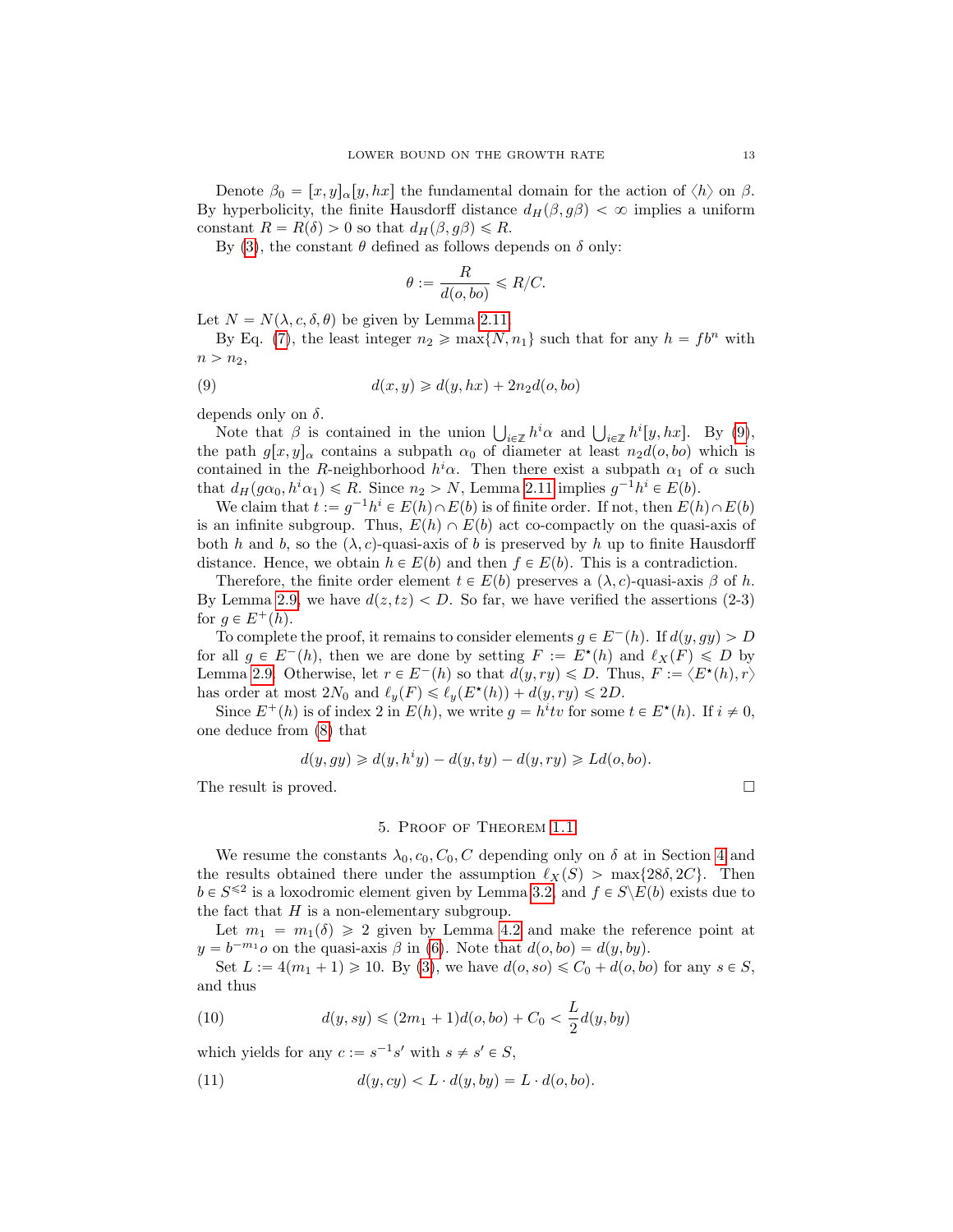Let  $n_2 = n_2(L, \delta) > n_1$  and F be the finite subgroup in  $E(h)$  given by Lemma [4.4.](#page-11-3) The following result holds for any integer  $n \ge n_2$  and  $h = f b^n$ .

**Lemma 5.1.** Choose a largest subset  $S_0$  of S such that  $sF \neq s'F$  for any  $s \neq s'$ . Then for any  $s \neq s' \in S_0$ ,  $s^{-1}s' \notin E(h)$ .

*Proof.* By Lemma [4.4,](#page-11-3) the inequality [\(11\)](#page-12-2) implies that  $s^{-1}s'$  must be contained in F so  $sF = s'F$ . This contradicts to the choice of  $S_0$  consisting of different left  $F\text{-coset representatives.}$ 

Choose the least integer  $n_3 \geqslant n_2$  such that the last inequality in [\(13\)](#page-13-0) holds for any  $n \geq n_3$ :

(12) 
$$
d(y, hy) = d(y, f b^n y) = d(b^{m_1} o, f b^{n+m_1} o)
$$

<span id="page-13-0"></span>(13)  $\geq d(o, b^n o) - 2d(o, b^{m_1} o) - d(o, fo) > Ld(o, bo).$ 

**Construct the free bases.** Let us now fix  $h = f b^{n_3}$  throughout the proof. Let F be the finite subgroup in  $E(h)$  by Lemma [4.4.](#page-11-3) Let  $S_0$  be a largest subset of S such that  $sF \neq s'F$  for any  $s \neq s'$ .

For  $\theta = 1$ , let  $m_2 = m(1, \delta)$ ,  $k = n(1, \delta)$  given by Lemma [4.1.](#page-10-3)

We define the free base as follows:

$$
T = \{th^k t^{-1} : t \in S_0\}.
$$

If set  $\kappa := 2 + k(n_3 + 1)$ , then  $d_S(1, th^k t^{-1}) \leq \kappa$  and  $T \subset S^{\leq \kappa}$ . The goal is the following.

**Lemma 5.2.** The set T generates a free subgroup of rank  $\sharp T$  in H.

*Proof.* Let W be a non-empty reduced word over  $T \cup T^{-1}$  written as follows

$$
W = (s_1 \cdot h^{i_1 k} \cdot s_1^{-1})(s_2 \cdot h^{i_2 k} \cdot s_2^{-1}) \cdots (s_l \cdot h^{i_l k} \cdot s_l^{-1})
$$
  
=  $s_1 \cdot (h^{i_1 k} \cdot c_1 \cdot h^{i_2 k} \cdot c_2 \cdots c_{l-1} h^{i_l k}) \cdot s_l^{-1}$ 

First of all, let  $\beta_j$  be the subpath of  $\beta$  starting from y to  $h^{i_j k}y$  consisting of  $i_j \cdot k$ copies of  $[y, hy]_{\beta}$ . Let  $p_j = [y, c_j y]$  be a geodesic labeled by  $c_j$ .

We choose  $z_j, w_j$  on  $\beta_j$  so that the initial subpath of  $\beta_j$  until  $z_j$  contains exactly  $m_2$  copies of  $[y, hy]_\beta$ , and the terminal path starting at  $w_j$  contains exactly  $m_2$ copies of  $[y, hy]_{\beta}$ . To be precise, set  $z_j = h^{m_2 k} y, w_j = h^{i_j - m_2} y$ .

Furthermore if  $j = 1$ , we let  $z_1$  be the initial point of  $\beta_1$ ; if  $j = l$ , let  $w_l$  be the initial point of  $\beta_l$ .

We now properly translate  $\beta_j$  and  $p_j$  for  $1 \leq j \leq l$  so that  $\beta_1$  originates at y, and then the terminal points of  $\beta_j$  followed by the initial points of  $p_j$  in a manner produces the following concatenated path:

$$
\gamma = \beta_1 \cdot p_1 \cdot \beta_2 \cdot p_2 \cdot \beta_3 \cdots p_{l-1} \cdot \beta_l.
$$

(We refer the reader to Figure [1](#page-10-0) for similar illustration of cutting out quadrilaterals, where  $x, y, hx, hy, h^2x, h^2y$  should be marked as  $z_1, w_1, z_2, w_2, z_3, w_3$  etc.)

By abuse of language, the translated points of  $z_i, w_j$  on  $\beta_i$  are still denoted by  $z_j, w_j$ , so we have plotted a sequence of points  $z_1, w_1, z_2, w_2, \dots, z_l, w_l$  on  $\gamma$ . By the choice of  $z_1, w_l$ , the path  $\gamma$  starts at  $z_1$  and ends at  $w_l$ , labeled by the word  $s_1^{-1} W s_l.$ 

The key construction is then to cut quadrilaterals off  $\gamma$  along  $[w_i, z_{i+1}]$  and verify that  $\{z_1, w_1, z_2, w_2, \cdots, z_l, w_l\}$  is a quasi-geodesic.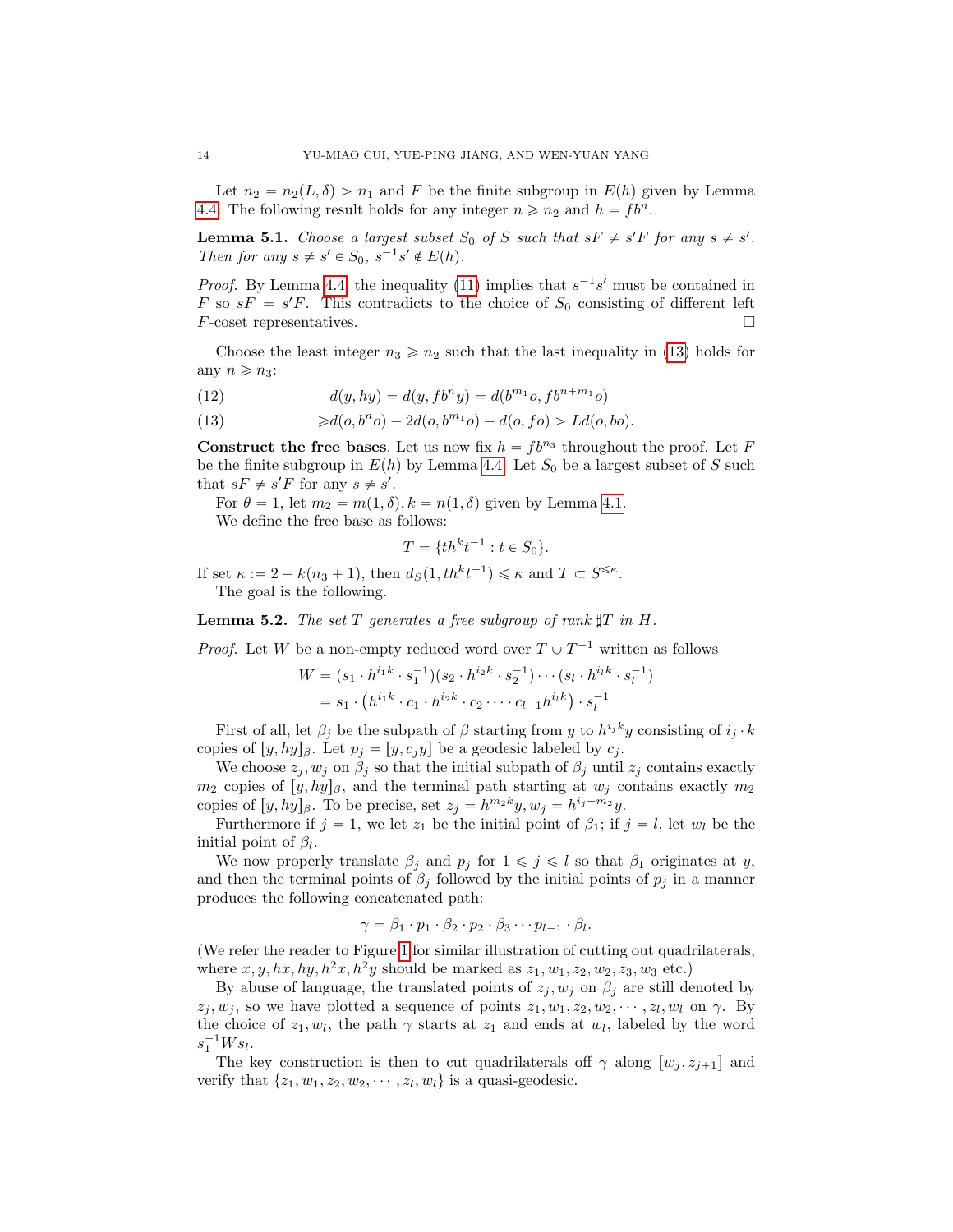To truncate the quadrilaterals, we apply Lemma [4.1](#page-10-3) to  $\beta_j, c_j, \beta_{j+1}, c_{j+1}$  in order for  $1 \leq j \leq l$ . For concreteness, set  $j = 1$ .

Noting  $d(y, hy) > Ld(y, cy)$  by [\(13\)](#page-13-0) and [\(11\)](#page-12-2), Lemma [4.1](#page-10-3) gives

 $\langle z_1, z_2 \rangle_{w_2}, \langle w_1, w_2 \rangle_{z_2} \leqslant C$ 

and together with Lemma [4.4.](#page-11-3)(2),

$$
d(w_1, z_2) \geq \theta d(y, hy) \geq Ld(y, by).
$$

By the inequality [\(3\)](#page-9-1) that  $d(y, by) \geq C \geq \delta$ , we thus derive

<span id="page-14-5"></span>(14) 
$$
\langle z_1, z_2 \rangle_{w_2}, \langle w_1, w_2 \rangle_{z_2} \le d(w_1, z_2)/4 - \delta
$$

Similarly, since  $d(z_2, w_2) = d(y, h^{i_2k-2m_2}y) \ge Ld(y, by) \ge 10C$ , we have

<span id="page-14-6"></span>(15) 
$$
\langle w_1, w_2 \rangle_{z_2}, \langle z_2, z_3 \rangle_{w_2} \leq d(z_2, w_2)/4 - \delta
$$

In conclusion, the inequalities [\(14\)](#page-14-5) and [\(15\)](#page-14-6) verifying the assumption of Corollary [2.3](#page-3-3) hold for every four consecutive points in  $z_1, w_1, z_2, w_2, \dots, z_l, w_l$ . Thus,

$$
d(z_1, w_l) \geq \frac{1}{2} \sum_{1 \leq j \leq l} d(z_j, w_j) \geq Ld(y, by)
$$

By [\(10\)](#page-12-3), we have  $d(y, s_1y) + d(y, s_1y) < Ld(y, by)$ . Thus,  $d(o, Wo) = d(z_1, w_1)$  $d(y, s_1y) - d(y, s_1y) > 0$ . Hence, any non-empty reduced word W is mapped a non-trivial isometry, so T generates a free subgroup of rank  $\sharp T$ .

We now finish the proof of Theorem [1.1.](#page-1-1) Summarizing the above discussion, for each generating set S of H, we constructed a finite set  $T \subset S^{\leq \kappa}$  satisfying

$$
\sharp T\geqslant\frac{1}{2N_0}\sharp S
$$

so that  $\langle T \rangle$  is a free group of rank  $\sharp T$ . Thus,

$$
\sharp (S^{\leqslant n\kappa})\geqslant (2\sharp T-1)^n\geqslant (\frac{\sharp S-N_0}{N_0})^n
$$

and there exists  $c_0 > 0$  such that  $\omega(H, S) \geq c_0$  for any finite symmetric set S.

Choose the least integer  $M = M(N_0) > 0$  such that  $\sharp S/N_0 \geq 1 + \sqrt{\sharp S}$  for any  $\log \sharp S > M$ . In this case, we thus obtain

$$
\omega(H, S) \geq \frac{1}{2\kappa} \log(\sharp S).
$$

Otherwise,  $\log \sharp S \leqslant M$ , we have

$$
\omega(H,S) \geq c_0 \geq \frac{c_0}{M}{\log(\sharp S)}.
$$

The proof of Theorem [1.2](#page-2-1) is finished.

# **REFERENCES**

- <span id="page-14-1"></span>1. G. N. Arzhantseva and I. G. Lysenok, A lower bound on the growth of word hyperbolic groups, J. London Math. Soc. (2) 73 (2006), no. 1, 109–125. MR 2197373
- <span id="page-14-0"></span>2. Laurent Bartholdi, A Wilson group of non-uniformly exponential growth, C. R. Math. Acad. Sci. Paris 336 (2003), no. 7, 549–554. MR 1981466
- <span id="page-14-3"></span>3. B. Bowditch, Relatively hyperbolic groups, Int. J. Algebra Comput. (2012), no. 22, p1250016.
- <span id="page-14-4"></span>4. J. O. Button, Explicit Helfgott type growth in free products and in limit groups, J. Algebra 389 (2013), 61–77. MR 3065992
- <span id="page-14-2"></span>5. M. Coornaert, Mesures de Patterson-Sullivan sure le bord d'un espace hyperbolique au sens de Gromov, Pac. J. Math. (1993), no. 2, 241–270.